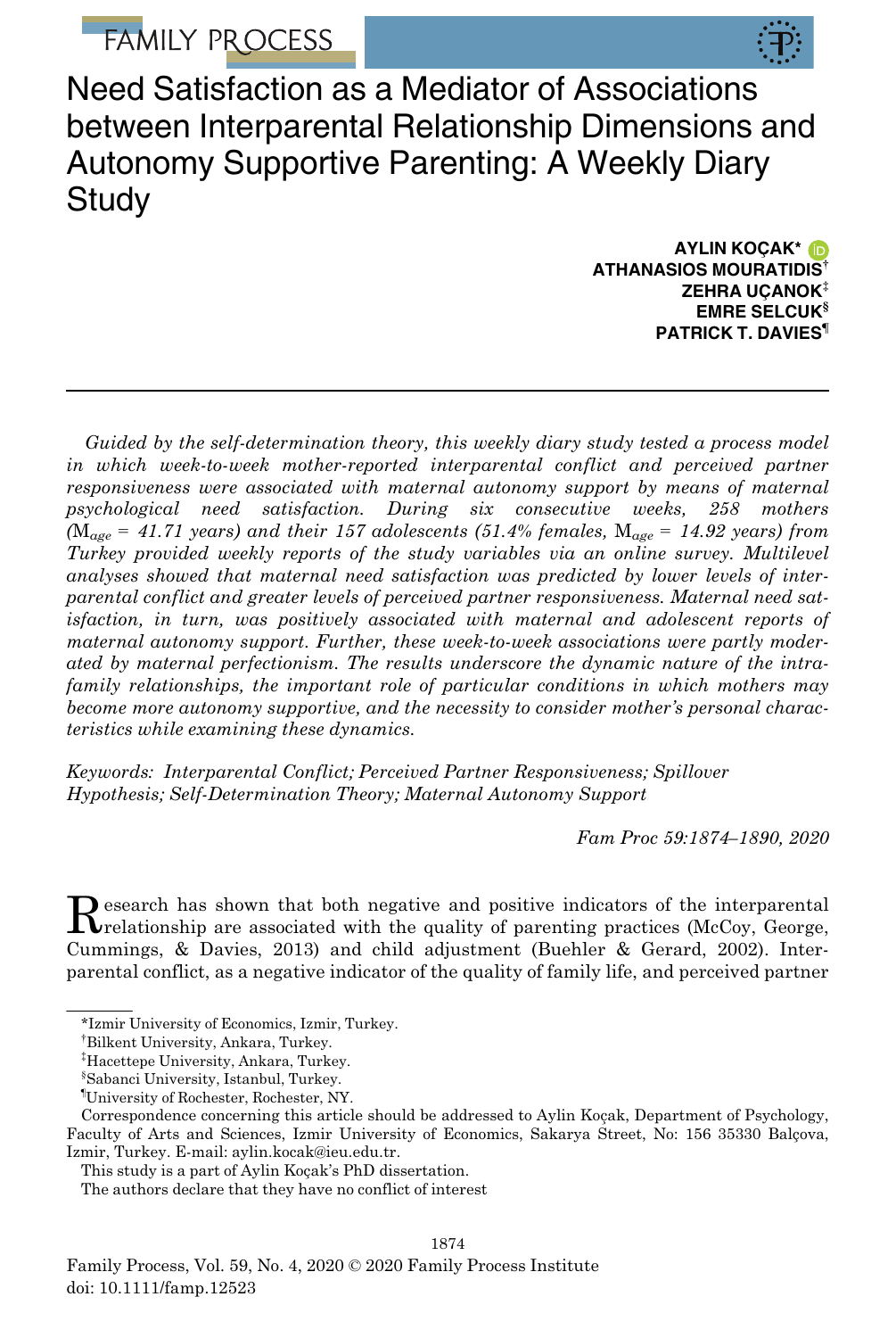responsiveness, as a positive indicator, have been found to relate to partners' well-being, parenting quality, and child adjustment (Buehler & Gerard, 2002; Millings, Walsh, Hepper, & O'Brien, 2013; Selcuk, Gunaydin, Ong, & Almeida, 2016). Further, although studies have documented relations among negative and positive interparental dimensions and maternal parenting practices (Engfer, 1988), the intervening mechanisms explaining this relation still deserve attention. Guided by the self-determination theory (Deci & Ryan, 2000), we examined whether week-to-week variation in maternal need satisfaction served as an intervening mechanism accounting for the association between interparental relationship dimensions and maternal autonomy support. We did so because most of the prior studies have examined these associations by looking at between-person differences in family experiences aggregated over lengthier (e.g., months, years) periods of time. Hence, little is known about the within-person ups and downs that mothers experience from weekto-week in the quality of their interparental relationship dimensions and how these are linked with maternal practices (for few notable exceptions see Gadassi et al., 2016; Sears, Repetti, Reynolds, Robles, & Krull, 2016).

# Interparental Relationship Dimensions and Maternal Autonomy Support

According to the spillover hypothesis, unresolved anger and discord from interparental conflict is carried over to child-rearing contexts and ultimately undermines parenting practices (Engfer, 1988). Through this spillover process, interparental conflict is proposed to reduce maternal sensitivity to children's needs and autonomy supportive behaviors toward children (Schoppe-Sullivan, Schermerhorn, & Cummings, 2007; Soenens & Vansteenkiste, 2010). On the other hand, perceived partner responsiveness, which refers to maternal feelings of support, understanding, and validation from her partner (Reis & Gable, 2015), has been positively linked with effective child-rearing practices (Millings et al., 2013).

Although spillover hypothesis proposes that difficulties and strengths of the interparental relationship affect parenting, little is known about the specific processes that mediate this link. In this regard, self-determination theory predicts a unique link between interparental relationships and parenting behaviors. Self-determination theory suggests that high levels of distress accompanying interparental conflict impede basic needs of autonomy, competence, and relatedness (Patrick, Knee, Canevello, & Lonsbary, 2007) which, in turn, may interfere with autonomy supportive parenting (e.g., Costa, Gugliandolo, Barberis, Cuzzocrea, & Liga, 2018). Although people have an inherent tendency to maintain an optimal level of functioning, certain conditions and strategies may foster fulfillment of these needs (Deci et al., 2001). According to self-determination theory, autonomy supportive parenting is one important dimension of a need-supportive parenting style (Costa et al., 2018). Mothers who are autonomy supportive take their children's perspective and provide a set of meaningful options for them while offering rationales when certain choices are constrained (Soenens & Vansteenkiste, 2010). From the self-determination perspective, it is well known that parents are likely to engage in supportive parenting behaviors when they feel that their needs for autonomy, competence, and relatedness are satisfied (Grolnick, 2003). The need for autonomy is satisfied when people perceive that they act, feel, and think in accordance with their own choices and sense of self. The need for competence is fulfilled when people interact effectively with their environment. Lastly, the need for relatedness is satisfied when people form warm and meaningful bonds with significant others (Deci & Ryan, 2000).

Although these three needs are theoretically distinct, they are empirically interconnected (Deci et al., 2001). The frustration of one need is posited to undermine the fulfillment of the other needs and collectively results in impairments in functioning. Need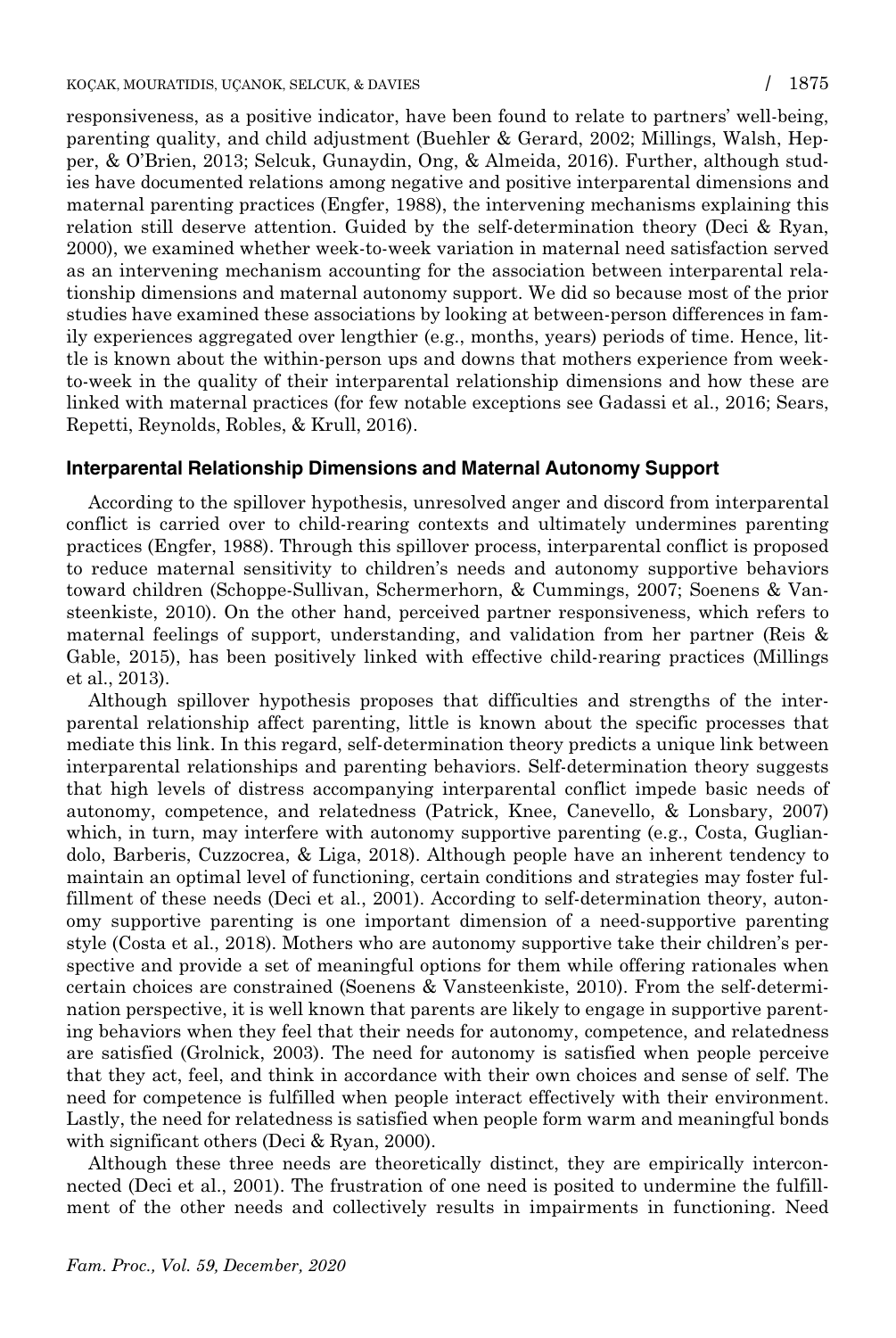satisfaction underlying optimal functioning not only encompasses desired inner emotional experience such as life satisfaction and well-being (e.g., Wang, Liu, Jiang, & Song, 2017) but interpersonal behaviors involving the provision of autonomy support to intimate partners and children (Deci & Ryan, 2014; Mabbe, Soenens, Vansteenkiste, van der Kaap-Deeder, & Mouratidis, 2018). A recent diary study conducted by van der Kaap-Deeder et al. (2019) showed that greater maternal need fulfillment predicted their greater psychological availability and, in turn, autonomy support in parenting practices. Therefore, this relatively recent line of research provides some evidence that maternal psychological needs satisfaction is expected to be associated with autonomy supportive maternal practices. Therefore, on the assumption that interparental conflict relates negatively to needs satisfaction, it is presumed that it will relate negatively to autonomy support as well.

In contrast to interparental conflict, perceived partner responsiveness is considered a need-supportive behavior satisfying not only the need for relatedness (see Reis, Sheldon, Gable, Roscoe, & Ryan, 2000) but also the needs for autonomy and competence (Patrick et al., 2007). Indeed, receiving care and empathy from their partner can satisfy mothers' need for autonomy; accordingly, receiving support for her goals and wishes reflects instrumental support that make the mother feel more effective thus satisfying her need for competence (La Guardia, Ryan, Couchman, & Deci, 2000). Indirect support for the need fulfilling role of perceived partner responsiveness comes from studies showing that it predicts increases in feelings of autonomy, environmental mastery, self-acceptance, growth, and purpose in life both cross-sectionally and longitudinally over a decade (Selcuk et al., 2016; Tasfiliz et al., 2018). These indicators of well-being are shown to be very highly correlated with measures of autonomy and competence needs satisfaction (e.g., Diener et al., 2010). Therefore, theory and extant empirical evidence both suggest that perceived partner responsiveness may predict greater maternal autonomy support through greater need satisfaction. However, existing research on perceived partner responsiveness as an antecedent of need satisfaction and maternal autonomy support is limited.

Although the relation between interparental conflict and parenting behaviors has been previously examined with a Turkish sample (Kocak, Mouratidis, Sayıl, Kındap-Tepe, & Ucanok, 2017; Sayıl, Kındap, & Kumru, 2019), there is still a dearth of knowledge about how certain intervening mechanisms such as need satisfaction may explain the associations between quality of interparental relationships and maternal autonomy support. Examining these associations in a non-Western cultural context such as Turkey where interdependent and close family relationships are encouraged by giving priority to the role of being a caring parent over the role of being an attentive spouse (Sayıl & Kındap, 2010; Sunar, 2002) would provide further evidence about the generalizability of how conflict and responsiveness in the interparental family subsystem may associate to parenting behaviors through need satisfaction.

# Moderating Role of Mother's Perfectionism

The moderate magnitude of associations between interparental relationship dimensions and parenting and the heterogeneity in the associations between need satisfaction and autonomy support (Costa et al., 2018) underscore the value of identifying maternal characteristics that may moderate the within-person relation of perceived interparental conflict and responsiveness to autonomy support through need satisfaction. In this regard, previous research suggests that perfectionism, which is characterized by dispositions to set excessively high standards and engage in critical self-evaluations (Frost, Marten, Lahart, & Rosenblate, 1990), may alter such within-person associations (Soenens, Vansteenkiste, Luyten, Duriez, & Goossens, 2005b). As a multidimensional construct, perfectionism differentiates personal standards and organization from evaluative concerns or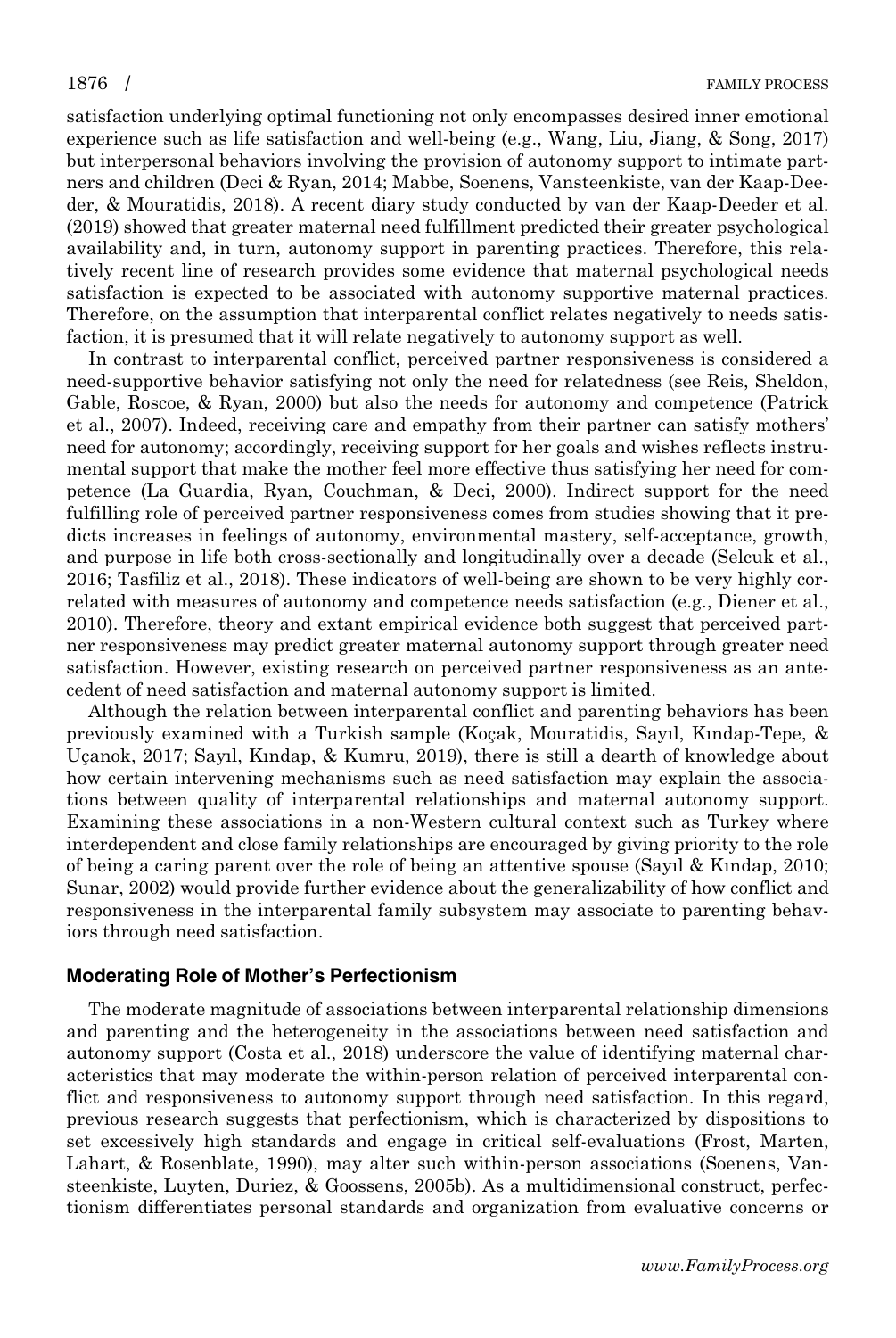worries over mistakes and doubts about actions (Frost, Heimberg, Holt, Mattia, & Neubauer, 1993). Research has shown that evaluative concerns are less adaptive than personal standards and organization (Frost et al., 1993; Frost et al., 1990) and that mothers who are overwhelmed by evaluative concerns are less likely to engage in autonomy supportive practices (Soenens et al., 2005b). Although there is a paucity of parenting research on perfectionism among Turkish mothers, recent research conducted with Arab mothers and adolescents from regions of Middle East (e.g., Jordan) yielded findings similar to Western samples in documenting linkages between maladaptive forms of perfectionism and impairments in parental autonomy support (Ahmad & Soenens, 2010; Soenens et al., 2005a). In sum, studies across different samples and cultural contexts documented that maternal perfectionism is an individual difference factor predicting maternal practices, including autonomy support. These findings point (albeit indirectly) to perfectionism as a potential candidate to explain variation in the within-person association between maternal need fulfillment and autonomy supportive parenting. Thus, a pertinent question is whether the links of interparental relationship quality and maternal satisfaction of psychological needs with maternal autonomy support may vary as a function of differences in maternal personal standards and organization or evaluative concerns. Knowing whether these within-person relations are moderated by maternal perfectionistic attitudes may help us design more effective interventions in the future.

## The Present Study

In this six-week diary study, we investigated week-to-week relations among interparental conflict, perceived partner responsiveness, and maternal autonomy support and the mediating role of maternal need satisfaction in these associations. Our study builds on the existing literature in some important and novel ways. First, by undertaking a more dynamic approach, we studied how perceived quality of interparental relationships (i.e., interparental conflict and partner responsiveness) relates to maternal practices (i.e., autonomy support). In that way, we tried to build on longitudinal studies that have examined how family relationships evolve across time (Gadassi et al., 2016; Sears et al., 2016). We opted for a week-to-week rather than day-to-day or hourly examination of these relations to provide ample time for mother–partner and mother–child interactions show variation across time. Second, we tested whether theoretically relevant psychological processes (i.e., need satisfaction) could explain the associations between maternal perceived quality of interparental relationship dimensions and maternal autonomy support. Third, in contrast to relying on single-rater measures of maternal autonomy support commonly employed in previous diary studies (for one of the few exceptions see van der Kaap-Deeder, Vansteenkiste, Soenens, & Mabbe, 2016), we assessed both maternal and adolescent reports of maternal autonomy support to reduce common-method variance. Our focus on maternal autonomy support as the central dimension of parenting was guided by previous work on its role as a common sequelae of need frustration and a critical determinant of adolescent adjustment (e.g., Soenens et al., 2005b). In addition, focusing on both conflict and responsiveness in the same study allowed us to more comprehensively examine the interparental "strengths" and "strains" in the prediction of autonomy support (Slatcher & Selcuk, 2017). Finally, we investigated whether the abovementioned mediational pathways was moderated by maternal perfectionism, a critical individual difference factor in understanding maternal need satisfaction and autonomy support in self-determination theory (Soenens et al., 2005a; Soenens & Vansteenkiste, 2010).

Given that most of the extant studies have been conducted mostly in Western cultural contexts (for one of the few exceptions see Bradford et al., 2003), our focus on examining the interplay between interparental functioning and maternal autonomy support in a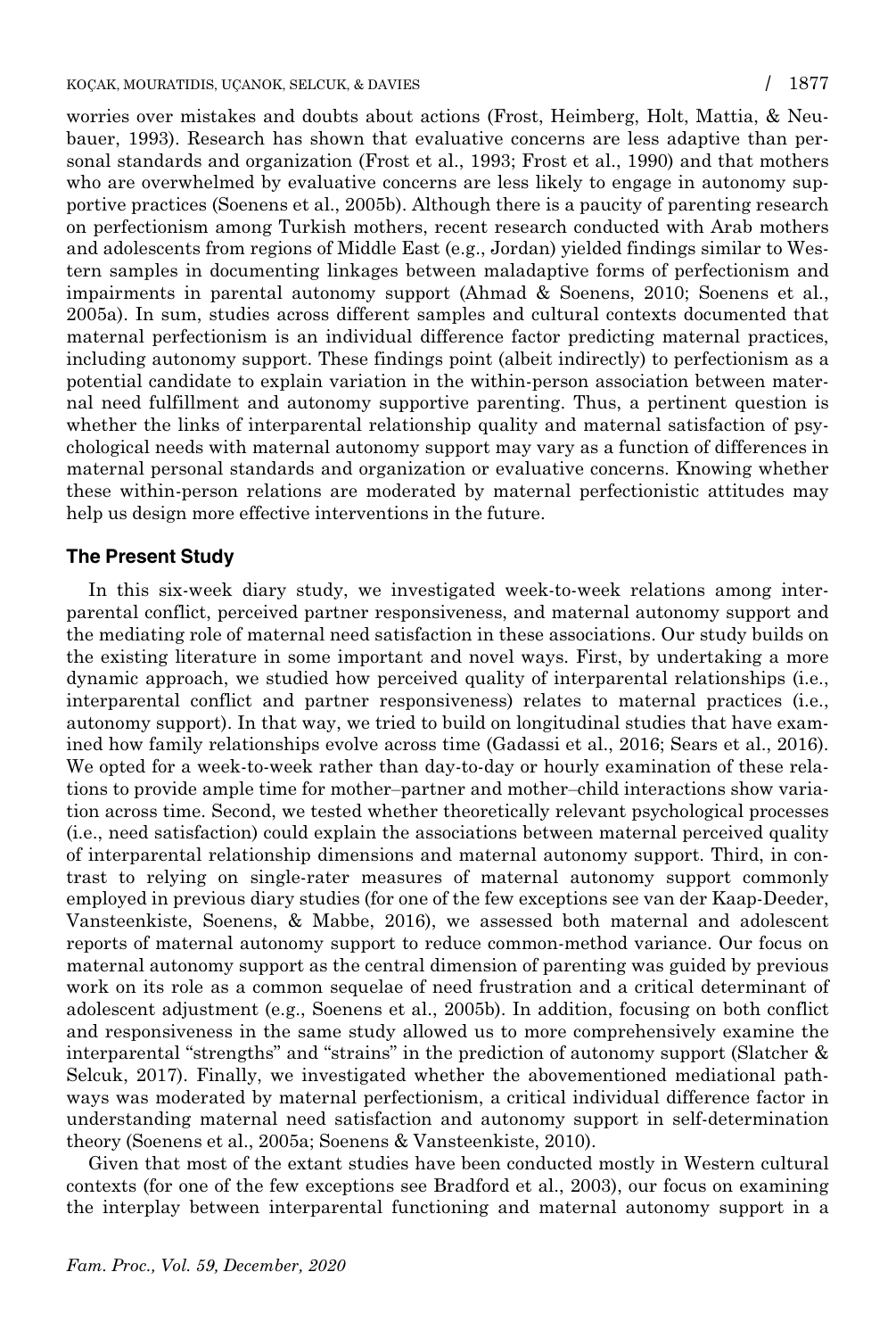non-Western (i.e., Turkish) cultural context enables us to test the generalizability of previous findings from the spillover and self-determination theories. We focused on maternal autonomy support practices because mothers (compared to fathers) tend be more involved in the lives of their children in both Western and non-Western samples (e.g., Grolnick, Price, Beiswenger, & Sauck, 2007; Sayıl & Kındap, 2010). Our decision to examine our research questions in families with adolescents was based on prior work underscoring the developmental salience of maternal autonomy support and its implications for offspring adjustment during adolescence (Silk, Morris, Kanaya, & Steinberg, 2003).

We formulated the following hypotheses: First, based on the spillover and the self-determination theories, we expected that week-to-week perceived interparental conflict would relate negatively, and perceived partner responsiveness would relate positively to mother's need satisfaction. Maternal need satisfaction, in turn, would relate positively to maternal and adolescent reports of maternal autonomy support. Second, we anticipated that high evaluative concerns would attenuate the within-person association between need satisfaction and maternal autonomy support, and as a result, the indirect association of interparental conflict and perceived responsiveness with autonomy support. Given that prior research did not examine the role of perfectionism in predicting the within-person slope between need satisfaction and autonomy support, we extrapolated our hypothesis from prior work showing between-person associations between maladaptive perfectionism and maternal autonomy support (e.g., Soenens et al., 2005b). Specifically, we reasoned that the burden of high evaluative concerns may interfere with realizing the benefits of needs satisfaction for providing autonomy support. Given that evaluative concerns emerged as a consistent predictor of parental practices and autonomy support, we primarily focused on this dimension. However, we also explored whether personal standards and organization would also assume a similar moderating role.

### METHOD

## **Participants**

Participants were 258 married mothers ( $M_{\text{age}} = 41.71$ ,  $SD = 4.78$ ; age range: 30 to 57 years), who were living together with their husband and their adolescent children who were between the ages of 12 and 18 years old. All adolescents attended either secondary (36.8%) or high school (63.2%). On average, the mothers were married for 20.23 years  $(SD = 3.95;$  range: 12 to 34 years). They were from different regions of Turkey, and most of them were living in large urban cities ( $n = 211$ ; 81.9%). Sixty-one mothers (23.6%) graduated from primary school, 37 of them (14.3%) from secondary school, 77 of them (29.8%) from high school, and 83 of them (32.3%) from university or above. Regarding the families' perceived socioeconomic status, 179 (69.4%) mothers classified their families as middle class, 39 (15.0%) as below, and 40 (15.6%) as above middle class. Because several mothers refused to include their children in the study, the number of adolescent participants relative to mother participants was somewhat smaller  $(N = 157; 51.4\%$  female,  $M_{\text{age}} = 14.92$ ,  $SD = 1.72$ ; age range: 12 to 18 years; the mean age of adolescents for the full sample  $(N = 258)$  was 14.98  $(SD = 1.68)$ ).

### Procedure

Before data collection, approval was obtained from the research ethics board of the first author's university. The mothers and their adolescents were recruited and followed during the diary phase by means of 61 volunteer students attending the Life Span Development course at the first author's university. Students were asked to approach five intact families with at least one adolescent child between 12 and 18 years old. Volunteer students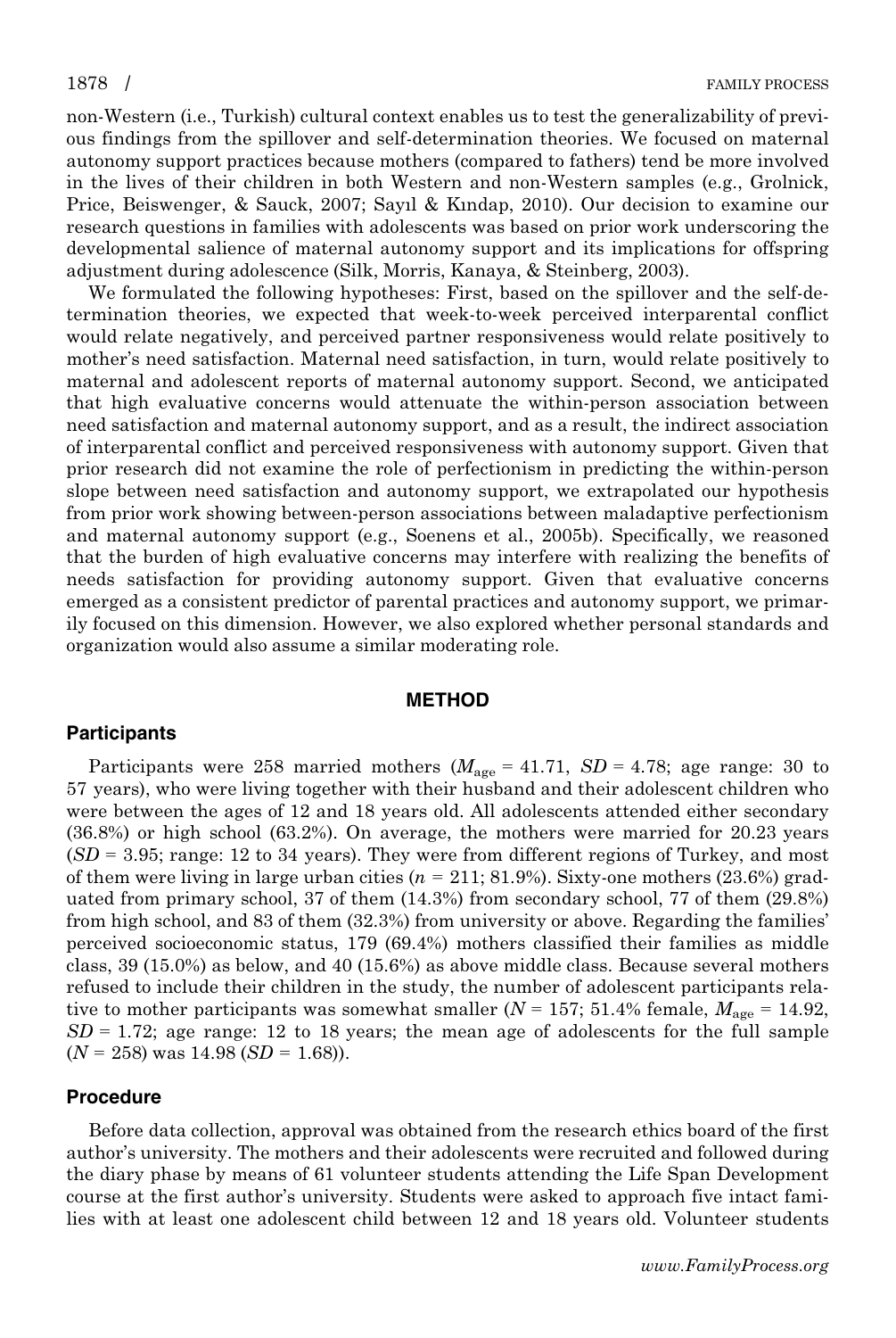were informed by the first author in a one-hour session about the data collection procedures. In acting as intermediaries between the first author and the participants, the primary responsibilities of the student volunteers were to address respondents' questions about the study and data collection process and to remind them to complete the questionnaires on time. The questionnaires were administered online through surveey.com. Volunteer students sent the survey link to the families they recruited. To increase participation as much as possible, surveys were sent to families on a weekday that best fit the individual schedules of each family. Diary completion rates were very high, ranging from 91% to 97% across six weeks for mothers, and from 86% to 100% across five weeks for adolescents. All respondents were assured about the confidentiality of the study, the anonymity of their responses, and their right to withdraw from the study at any time. Student volunteers received a certificate for their assistance in data collection. Mothers and adolescents did not receive compensation for their participation.

The data collection period consisted of two phases: A pre-diary phase and a diary phase. In the pre-diary phase, a questionnaire packet including the informed consent form, demographic information form, and the perfectionism scale were sent to the mothers. In the diary phase, a diary form including weekly measures of interparental conflict, perceived partner responsiveness, need satisfaction, and autonomy supportive parenting was sent to mothers three weeks after the pre-diary phase. All scales were presented in Turkish. The mothers were asked to fill out the questionnaires on the same day during 6 consecutive weeks. Adolescents began the diary phase of the study during the 3<sup>rd</sup> week of the maternal diary phase as the beginning of diary phase of data collection (November) coincided with their school exam period. They filled out the autonomy support scale for 5 (instead of 6 as mothers did) consecutive weeks so the data collection for adolescents was completed one week after the end of data collection period for mothers.

### Measures

## Perfectionism

Mothers responded to selected items and subscales from the Turkish adaptation of the Multidimensional Perfectionism Scale (Frost et al., 1990; Sayıl et al., 2012). The 21-item measure of perfectionism is designed to capture organization (6-item; e.g., "I try to be an organized person"), personal standards (3-item; e.g., "It is important to me that I be thoroughly competent in everything I do"), concerns over mistakes (8-item; e.g., "If I do not do as well as other people, it means I am an inferior human being"), and doubts about action (4-item; e.g., "It takes me a long time to do something 'right'"). Response alternatives ranged from  $1 =$  "Totally disagree" to  $5 =$  "Totally agree." Consistent with previous studies (Frost et al., 1993), a principal component analysis extracted two factors with the items of personal standards and organization falling into one factor and the items of concerns over mistakes and doubts about action comprising the other. The two factors explained a total of 73% of the variance. In light of this evidence, we aggregated the items in each factor to create two subscales: personal standards and organization ( $\alpha = 0.76$ ) and evaluative concerns ( $\alpha$  = 0.84).

### Week-to-week interparental conflict

During six consecutive weeks, the mothers completed an abbreviated Turkish version of the O'Leary-Porter Scale (Peksaygılı & Güre, 2008; Porter & O'Leary, 1980). The sixitem scale was adapted to assess weekly interparental conflict (e.g., "Last week, my husband and I sometimes argued over money matters") on a four-point Likert-type scale  $(1 - "Never" to 4 - "Always").$  Following statistical recommendations for calculating reliability with repeated measures nested within participants (Geldhof, Preacher, & Zyphur,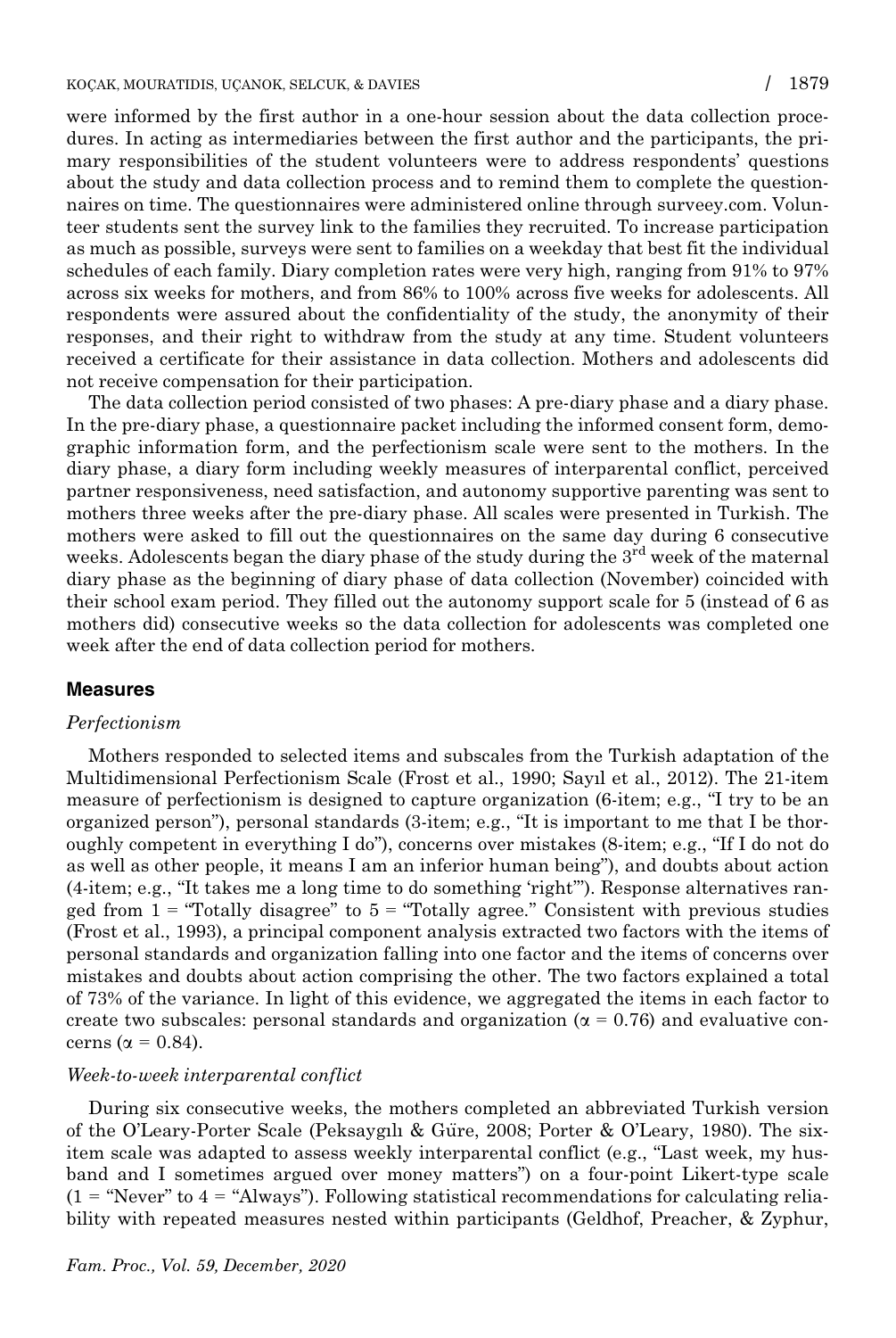2014), the internal consistency of the scale was 0.85 at the between-person level and 0.63 at the within-person level.

# Week-to-week perceived partner responsiveness

Mothers answered three items from the Turkish translation of the Perceived Partner Responsiveness Scale (Reis, 2003; Tasfiliz, Sagel Cetiner, & Selcuk, in press) on a sevenpoint Likert-type scale  $(1 - \text{``Totally disagree'' to 7} = \text{``Totally agree''}).$  The items were adapted to assess weekly perceptions of responsiveness (e.g., "Last week, I felt that my partner understood me"). The internal consistency, as computed according to the procedures described by Geldhof et al. (2014), was 0.97 for between-person level and 0.84 for within-person level.

# Week-to-week psychological need satisfaction

We took six items from the Basic Psychological Need Satisfaction Scale (Chen et al., 2015). Two independent teams of Turkish scholars who were fluent in English translated and back translated the scale according to the procedures described by Van de Vijver and Hambleton (1996). In a pilot study, the scale was found to work properly (Mouratidis et al., 2018). Mothers were asked to what extent they satisfied their need for autonomy (two items; e.g., "Last week, I felt that my decisions reflect what I really want"), competence (two items; e.g., "Last week, I felt capable at what I did"), and relatedness (two items e.g., "Last week, I felt that the people I care about also care about me") at the previous week. Given that all three needs are typically positively correlated and previous studies usually combined them into a composite (e.g., Deci et al., 2001), we created a composite score of psychological need satisfaction. The items were adapted slightly to assess weekly need satisfaction over a five-point Likert-type scale (1 = "Totally disagree" and 5 = "Totally agree"). The internal consistency after controlling for the repeated-measure variance (Geldhof et al., 2014) was 0.90 for between-person level and 0.75 for within-person level.

# Week-to-week maternal autonomy support

Through six items taken from the Turkish translation of the autonomy support subscale of Children's Perceptions of Parents Scale (Kındap, 2011; Soenens et al., 2007), we asked adolescents to what extent their mothers provided autonomy support (e.g., "Last week, my mother tried to understand how I saw things before suggesting a new way to do something"). The same items were adapted to capture mothers' perception about their own autonomy supportive behavior (e.g., "Last week, I tried to understand how my child saw things before suggesting a new way to do something"). The responses were given on a fivepoint Likert-type scale  $(1 -$  "Totally disagree" to  $5 -$  "Totally agree") and the internal consistency of the scale after controlling for the repeated-measure variance (Geldhof et al., 2014) was 0.97 for between-person level and 0.78 for within-person level for the mother scale and 0.94 for between-person level and 0.73 for within-person level for the adolescent scale.

# Plan of Analyses

We used multilevel analyses to test our hypotheses because the data were hierarchically structured, with repeated measures (i.e., Level 1) nested within participants (i.e., Level 2). At the within-person level, we tested a single model where all exogeneous within-person predictors (i.e., interparental conflict and perceived partner responsiveness) were group-mean centered, and their slopes were modeled as randomly varying from person to person to properly test the variation of week-to-week associations among the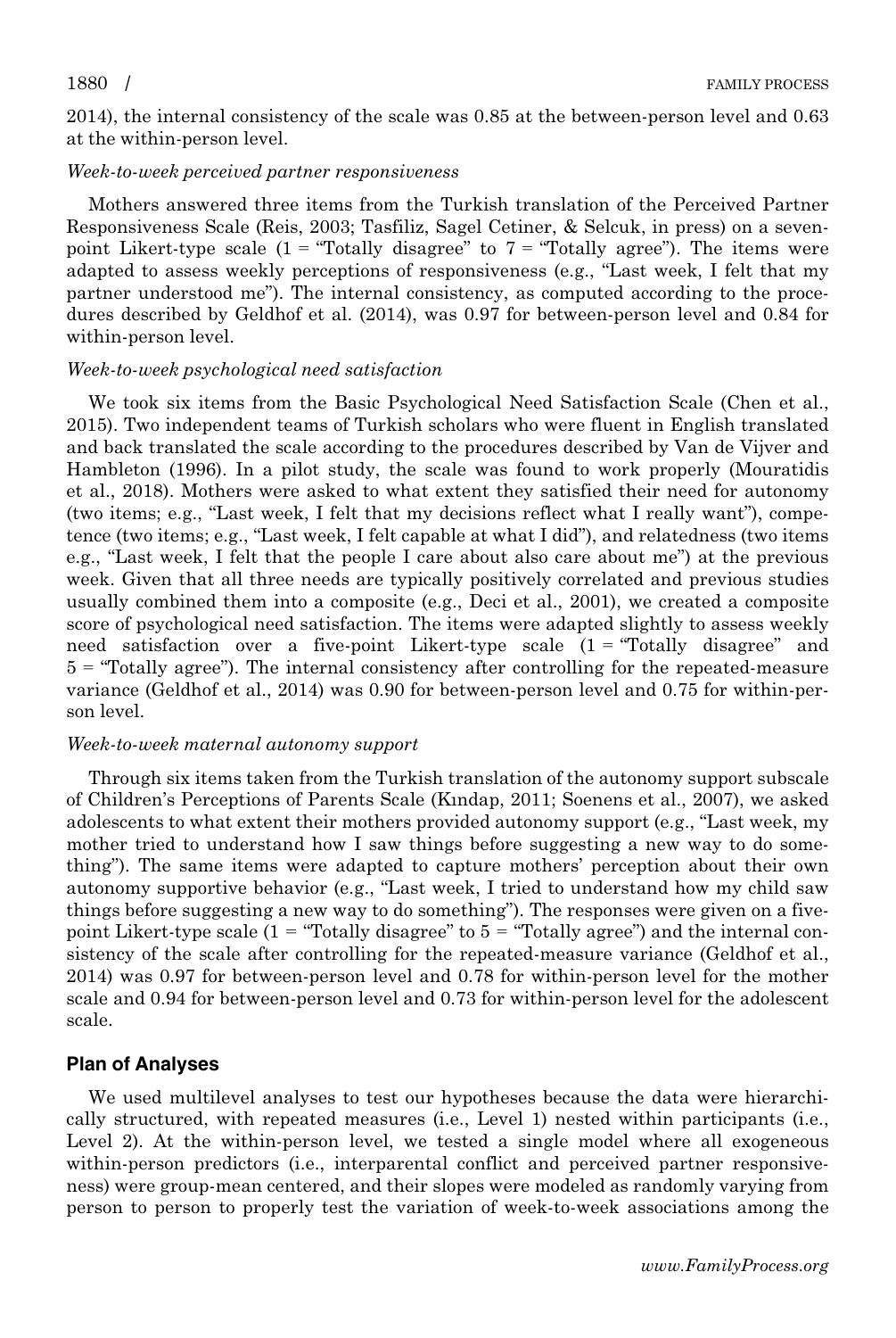studied variables and the presence of cross-level interactions (Raudenbush & Bryk, 2002). A multilevel model was set up in a stepwise fashion. In the first step, we examined the unconditional (i.e., no predictor) model to determine the degree of variance at the withinperson and the between-person levels. Next, we entered the within-person predictors to examine the degree of within-person variance in maternal need satisfaction that is explained by interparental conflict and perceived partner responsiveness and the degree of within-person variance in mother-reported and adolescent-reported maternal autonomy support that is explained by maternal need satisfaction. Direct paths from interparental conflict and perceived partner responsiveness to autonomy support were also estimated (see Figure 1). Then, in the final step, we included the grand-mean centered between-person predictors of mother's perfectionistic attitudes (i.e., evaluative concerns and personal standards and organization) to test for the cross-level interactions among interparental conflict, perceived partner responsiveness, need satisfaction, and mother- and adolescentreported maternal autonomy support. The stepwise approach enabled us to examine how the variance was partitioned into within- and between-person levels in the absence of any predictors. All model equations were constructed and estimated using the Mplus Software (Muthén, 2012). For instance, for week-to-week maternal provision of autonomy support, at the intrapersonal level, the equation was as follows:

$$
AS_{ij} = \beta_{0j} + \beta_{1j}(NS) + r_{ij},
$$

where  $AS_{ij}$  referred to autonomy support in week *i* being reported by mother (or adolescent) j,  $\beta_{0j}$  referred to the intercept of autonomy support for mother j,  $\beta_{1j}$  referred to the



FIGURE 1. The Multilevel Model Showing the Mediating Role of Maternal Need Satisfaction in Relation of Interparental Conflict and Perceived Partner Responsiveness to Maternal Autonomy Support.

Note. Coefficients shown are unstandardized path coefficients with standard errors within the parentheses; "M" stands for the mothers which includes 252 mothers (1,445 weekly observations; average number of observations per mother  $n = 5.73$ ); and "A" stands for the adolescents ( $N = 157$ ; 574 observations; average number of observations per adolescent  $n = 3.66$ ). Dotted gray lines represent nonsignificant parameters.  $\bm{p} < .05$ .  $\bm{p} \bm{p} < .01$ .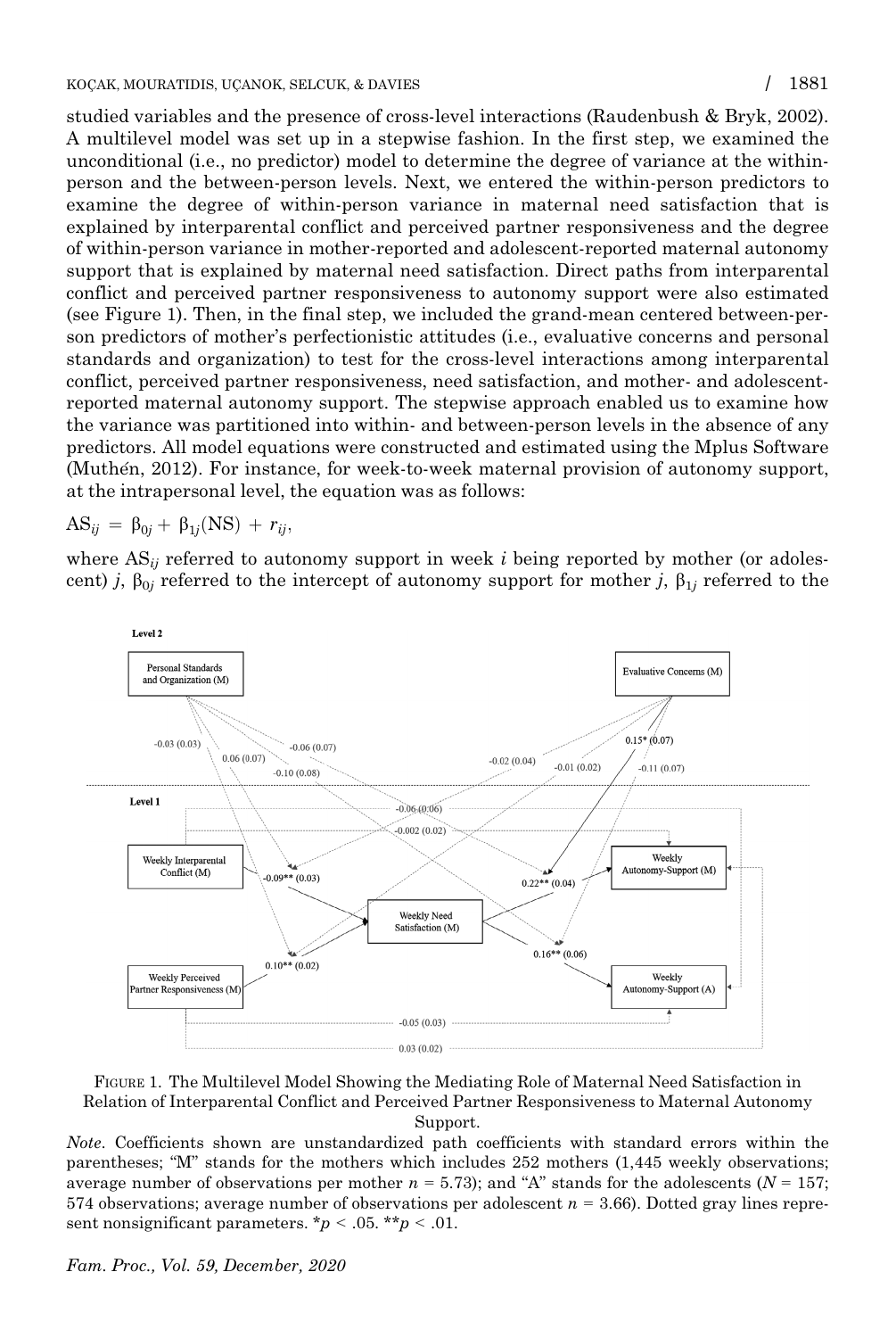association between need satisfaction and autonomy support, and  $r_{ii}$  referred to the residual (i.e., error) for week  $i$  for mother  $j$ .

At the interpersonal level, the model was as follows:

$$
\beta_{0j} = \gamma_{00} + \gamma_{01}(PS) + \gamma_{02}(EC) + u_{0j}.
$$
  

$$
\beta_{1j} = \gamma_{10} + \gamma_{11}(PS) + \gamma_{12}(EC) + u_{1j}.
$$

where  $\beta_{0j}$  (i.e., the intercept for mother j) and  $\beta_{1j}$  (i.e., the association between need satisfaction and autonomy support for mother j) were both estimated as a function of personal standards (PS) and evaluative concerns (EC).  $\gamma_{00}$  and  $\gamma_{10}$  corresponded to the average intercept and slope (i.e., mean of autonomy support, and the association between need satisfaction and autonomy support in the entire sample).  $\gamma_{01}$  and  $\gamma_{02}$  reflected, respectively, the direct associations of personal standards (PS) and evaluative concerns (EC) with autonomy support and  $\gamma_{11}$  and  $\gamma_{12}$  reflected, respectively, whether the link between weekly needs satisfaction and autonomy support were moderated by PS and EC. Finally,  $u_{0j}$  and  $u_{1j}$  corresponded to the error (residual) between the estimated and the observed scores for mother j.

Similarly, the equations that estimated weekly need satisfaction (NS) as a function of interparental conflict (IPC) and perceived partner responsiveness (PPR) was constructed at the intrapersonal level as follows:

 $NS_{ij} = \beta_{0j} + \beta_{1j} (IPC) + \beta_{2j} (PPR) + r_{ij}.$ 

and at the interpersonal level as follows:

 $\beta_{0j} = \gamma_{00} + \gamma_{01}(\text{PS}) + \gamma_{02}(\text{EC}) + u_{0j}.$  $\beta_{1j} = \gamma_{10} + \gamma_{11}(PS) + \gamma_{12}(EC) + u_{1j}.$  $\beta_{2j} = \gamma_{20} + \gamma_{21}(\text{PS}) + \gamma_{22}(\text{EC}) + u_{2j}.$ 

## RESULTS

Little's MCAR test showed that mothers whose adolescents participated in the study vs. mothers whose adolescents did not participate did not differ in terms of trait-level (i.e., evaluative concerns and personal standards and organization), week-level (i.e., interparental conflict, perceived partner responsiveness, need satisfaction, and mother-reported autonomy support), or sociodemographic measures (i.e., gender, age, mother's education level, and perceived socioeconomic status) ( $\chi^2(30) = 39.30$ ,  $p = .119$ ). Individual  $t$  tests also showed that there were no significant differences between these two groups ( $ts$ )  $(250-256)$  ranged from  $-0.66$  to 1.07, all  $ps > .16$ ) in evaluative concerns  $(M = 2.39, ...)$  $SD = 0.80$  vs.  $M = 2.32$ ,  $SD = 0.74$ , respectively), personal standards and organization  $(M = 4.29, SD = 0.56$  vs.  $M = 4.29, SD = 0.57$ , respectively), week-to-week interparental conflict  $(M = 2.24, SD = 0.71$  vs.  $M = 2.27, SD = 0.67$ , respectively), week-to-week perceived partner responsiveness  $(M = 4.91, SD = 1.28$  vs.  $M = 4.94, SD = 1.31$ , respectively), week-to-week need satisfaction  $(M = 4.07, SD = 0.50$  vs.  $M = 4.09, SD = 0.53$ , respectively), week-to-week mother-reported autonomy support  $(M = 4.37, SD = 0.52$  vs.  $M = 4.39$ ,  $SD = 0.55$ , respectively), mother's education level  $(M = 3.87, SD = 1.43$  vs.  $M = 4.07$ ,  $SD = 1.58$ , respectively), perceived socioeconomic status ( $M = 2.99$ ,  $SD = 0.66$ vs.  $M = 2.95$ ,  $SD = 0.77$ , respectively), and adolescent age  $(M = 15.01, SD = 1.71;$  $M = 14.93$ ,  $SD = 1.63$ , respectively). Finally, there were no differences between the two groups in terms of adolescent gender  $(\chi^2(1) = 0.007, p = .935)$ .

Table 1 shows descriptive statistics, within-person and between-person correlations of weekly measures, as well as their intraclass correlation coefficients (ICC). As expected,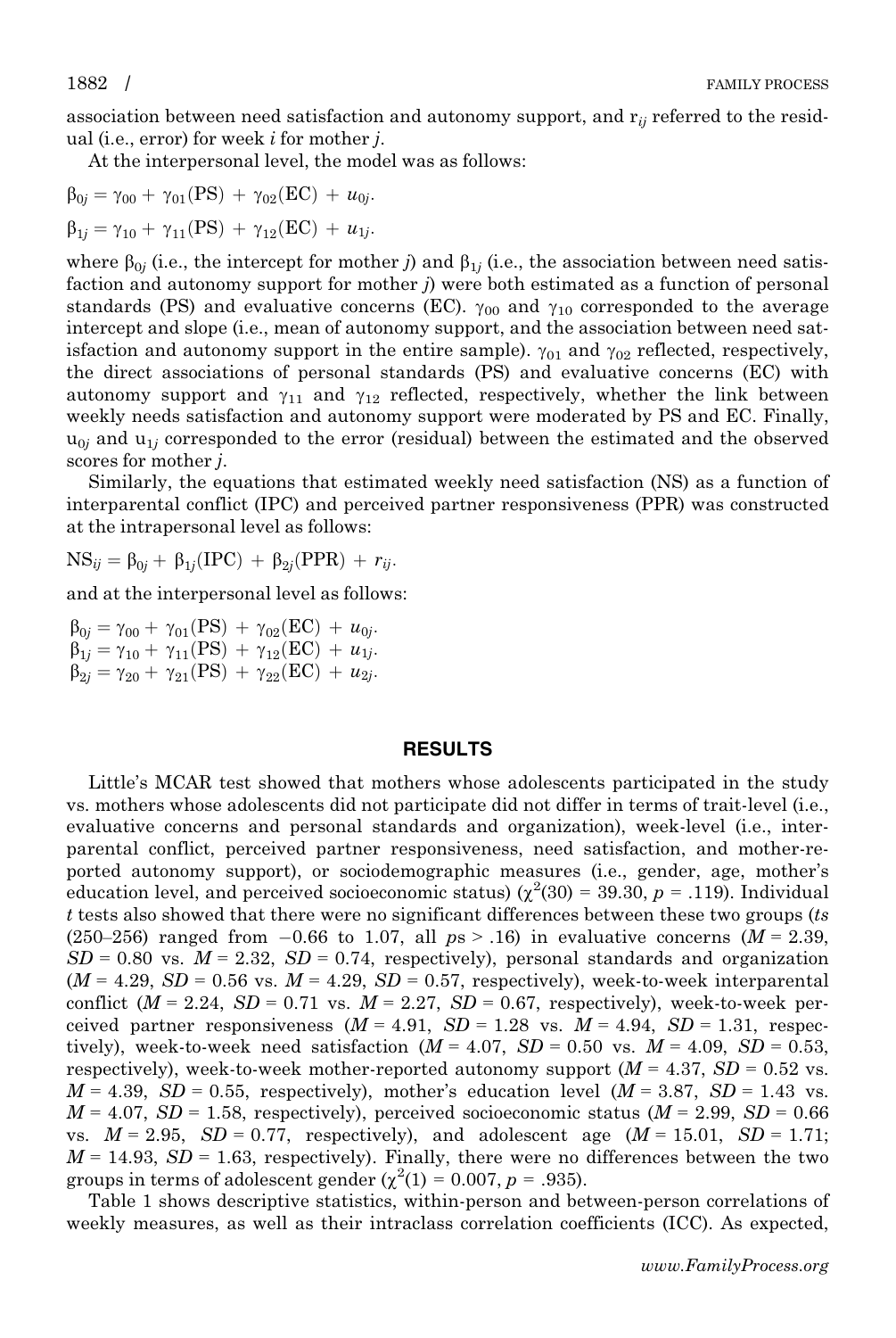ICCs indexing the percentage of variance at the between-person level indicated that there was substantial variability across individuals (ranging from 47% to 57%). Lastly, demographic variables such as gender, age, mother's education level, and perceived socioeconomic status were not correlated with any of the other variables of the study and the main findings remained virtually the same, even after we controlled for them. Therefore, we did not add these demographics to our final model for the sake of parsimony.

# Main Analyses

### Week-to-week relations

We examined whether need satisfaction mediated week-to-week relations of interparental conflict and perceived partner responsiveness to mother-reported autonomy support and adolescent-reported autonomy support with a single multilevel model. As shown in Figure 1, week-to-week interparental conflict was negatively related to week-to-week need satisfaction  $(B = -0.09, SE = 0.03, p < .001, 95\% \text{ CI } [-0.142, -0.043])$  and the opposite was true for perceived partner responsiveness  $(B = 0.10, SE = 0.02, p < .001, 95\% \text{ CI}$ [0.073, 0.136]). In turn, week-to-week need satisfaction was positively related to both mother-reported ( $B = 0.22$ ,  $SE = 0.04$ ,  $p < .001$ , 95% CI [0.147, 0.291]) and adolescent-reported  $(B = 0.16, SE = 0.06, p = .007, 95\% \text{ CI} [0.043, 0.269]$  autonomy support. Lastly, in considering the direct paths among interparental conflict and perceived partner responsiveness and mother- and adolescent-reported autonomy support, we found that week-toweek perceived partner responsiveness was marginally positively related to mother-reported autonomy support  $(B = 0.03, SE = 0.02, p = .053, 95\% \text{ CI } [0.000, 0.057]$ .

Inspection of the variance part of the model showed that week-to-week relation between interparental conflict and need satisfaction did not significantly vary from mother to mother  $(B = 0.03, SE = 0.03, p = .343, 95\% \text{ CI } [-0.026, 0.075]$ , and the same was true for the relation between need satisfaction and mother-reported autonomy support  $(B = 0.00,$ 

TABLE 1 Descriptive Statistics and Correlations among the Study Variables Lying at the Within-Person (Lower Diagonal) and Between-Person (Upper Diagonal) Levels

| <b>Variables</b>                           |      | $\bf{2}$ | 3          | 4                    | 5                   | 6          |           |
|--------------------------------------------|------|----------|------------|----------------------|---------------------|------------|-----------|
| Between-person variables                   |      |          |            |                      |                     |            |           |
| 1. Personal standards and organization (M) |      | 0.11     | $-0.13$    | 0.07                 | $0.33***$           | $0.19^*$   | 0.04      |
| 2. Evaluative concerns (M)                 |      |          | $0.14*$    | $-0.18$ <sup>*</sup> | $-0.24***$          | $-0.25$ ** | $-0.06$   |
| Within-person variables                    |      |          |            |                      |                     |            |           |
| 3. Interparental conflict (M)              |      |          |            | $-0.44$ **           | $-0.28$ **          | $-0.16^*$  | $-0.17$   |
| 4. Perceived partner responsiveness (M)    |      |          | $-0.23***$ |                      | $0.63***$           | $0.41***$  | $0.29***$ |
| 5. Need satisfaction (M)                   |      |          | $-0.17***$ | $0.26***$            |                     | $0.59***$  | $0.27***$ |
| 6. Maternal autonomy support (M)           |      |          | $-0.08$    | $0.12***$            | $0.27***$           |            | $0.39***$ |
| 7. Maternal autonomy support (A)           |      |          | $-0.06$    | $-0.03$              | $0.11$ <sup>*</sup> | $0.12^*$   |           |
| ICC                                        |      |          | 0.51       | 0.49                 | 0.45                | 0.53       | 0.43      |
| M                                          | 4.29 | 2.36     | 2.25       | 4.92                 | 4.08                | 4.38       | 3.85      |
| SD                                         | 0.56 | 0.78     | 0.70       | 1.29                 | 0.51                | 0.53       | 0.62      |
|                                            |      |          |            |                      |                     |            |           |

*Note.*  $A = \text{adolescent-reported}; M = \text{mother-reported}.$ 

The correlations for mothers are based on 1,445 observations at the within-person level and 252 at the between-person level.

The correlations for adolescents are based on 574 observations at the within-person level and 157 at the between-person level.

 $*_{p}$  < .05.

\*\* $p < .01$  (two-tailed).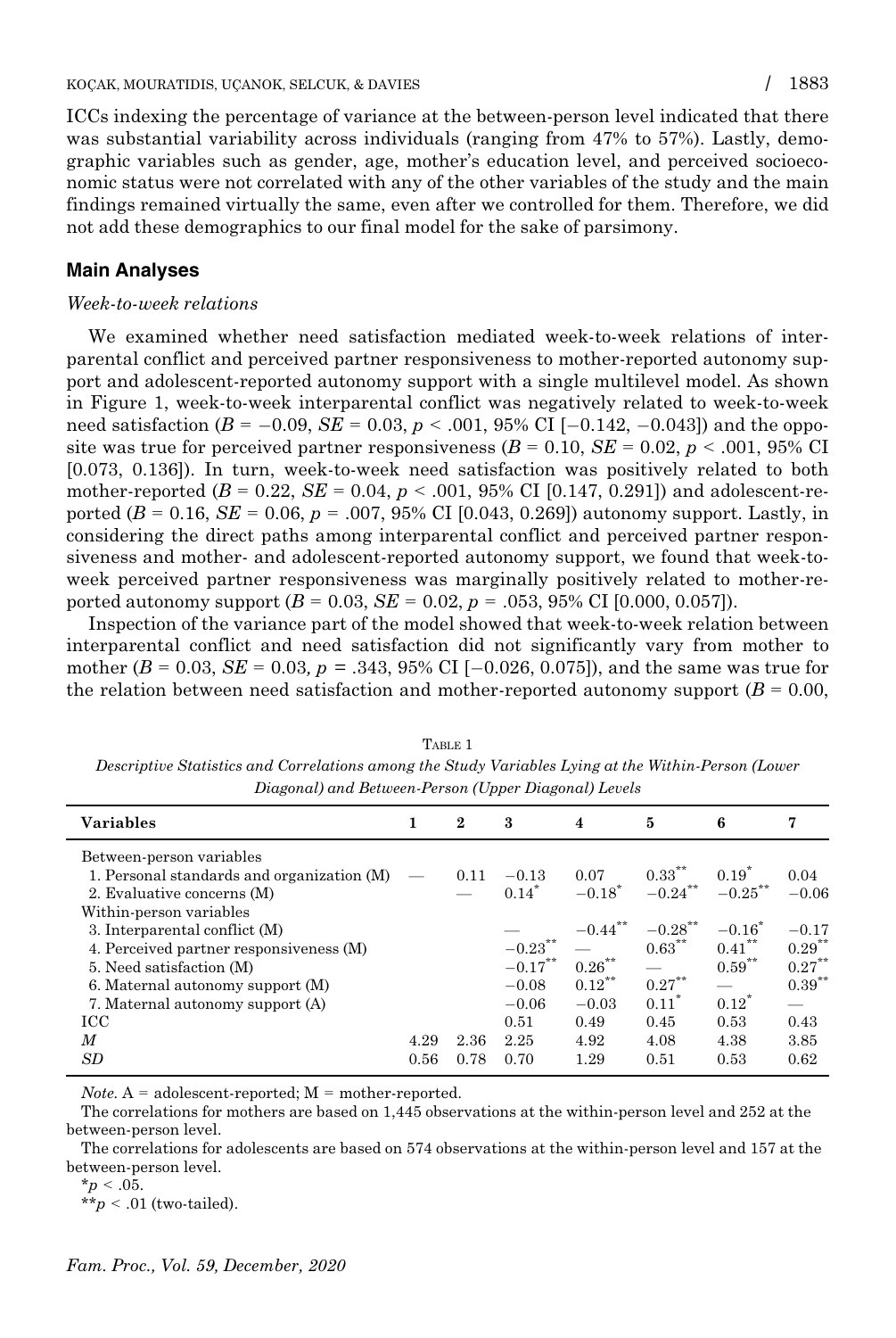$SE = 0.002$ ,  $p = .974$ , 95% CI  $[-0.005, 0.005]$ . In contrast, significant variability was found for relations between: (1) perceived partner responsiveness and need satisfaction  $(B = 0.02, SE = 0.01, p = .005, 95\% \text{ CI} [0.004, 0.025]$ ; and (2) need satisfaction and adolescent-reported autonomy support  $(B = 0.01, SE = 0.01, p = .025, 95\% \text{ CI } [0.002, 0.023]$ . Thus, the significant fluctuations in these week-to-week associations reflect that there are some other undetected (including error measurement) sources of heterogeneity in these associations.

Moreover, a test of indirect effects over the fixed slopes showed that interparental conflict predicted mother-reported autonomy support  $(\beta = -0.03, SE = 0.01, p = .008, 95\% \text{ CI})$ [-0.043, -0.007]) and perceived partner responsiveness predicted both mother-reported  $(\beta = 0.03, SE = 0.01, p < .001, 95\% \text{ CI} [0.012, 0.040])$  and adolescent-reported  $(\beta = 0.02,$  $SE = 0.01$ ,  $p = .048$ , 95% CI [0.000, 0.037]) autonomy support indirectly through need satisfaction. These findings suggest that need satisfaction was acting as a mediating mechanism in the links among interparental conflict and mother-reported autonomy support and also the links among perceived partner responsiveness and mother- and adolescentreported autonomy support. In this model, interparental conflict and perceived partner responsiveness explained 26% of week-to-week variance in need satisfaction, whereas need satisfaction explained 11% of the variance in week-to-week mother-reported autonomy support and 5% of the variance in adolescent-reported autonomy support.

## Cross-level interactions

We investigated whether evaluative concerns and personal standards and organization moderated week-to-week relations among: (1) interparental conflict and perceived partner responsiveness to need satisfaction; and (2) need satisfaction and mother- and adolescentreported autonomy support. As shown in Figure 1, personal standards and organization did not moderate any of the associations. However, evaluative concerns moderated weekto-week relation between need satisfaction and mother-reported autonomy support  $(B = 0.15, SE = 0.07, p = .020, 95\% \text{ CI}$  [0.023, 0.278]). Further, a test of simple slopes revealed that, contrary to what we hypothesized, week-to-week relation between need satisfaction and mother-reported autonomy support was stronger among mothers with high (i.e., +1 SD above the mean) evaluative concerns  $(B = 0.35, SE = 0.07, z = 5.13, p < .01)$ relative to mothers with moderate (around the mean)  $(B = 0.24, SE = 0.04, z = 6.41,$  $p < .01$ ) or low (i.e.,  $-1$  SD below the mean) evaluative concerns ( $B = 0.13$ ,  $SE = 0.05$ ,  $z = 2.29, p = .022$ .

## Lagged mediational analyses

To examine the robustness of our findings, we also ran a more conservative test where (1) current week (W) mother-reported (or adolescent-reported) autonomy support was predicted by previous week (W-1) maternal need satisfaction, after controlling for previous week (W-1) mother-reported (or adolescent-reported) autonomy support; and (2) previous (W-1) need satisfaction was predicted by its previous week (W-2) interparental conflict and responsiveness (after controlling for W-2 need satisfaction). The results showed that when we controlled the effect of W-2 need satisfaction, W-1 need satisfaction was not predicted either by W-2 interparental conflict  $(B = 0.05, SE = 0.04, p = .191, 95\% \text{ CI } [-0.025, \text{CI}]$ 0.124) or W-2 perceived partner responsiveness  $(B = 0.03, SE = 0.02, p = .143, 95\% \text{ CI}$ [-0.010, 0.067]). Likewise, when we controlled for W-1 autonomy support, the relation between W-1 need satisfaction and W autonomy support was statistically nonsignificant (for mother-reported:  $B = 0.10$ ,  $SE = 0.07$ ,  $p = .155$ , 95% CI [-0.039, 0.244]; for adolescent-reported:  $B = -0.004$ ,  $SE = 0.08$ ,  $p = .959$ ,  $95\%$  CI [-0.154, 0.146]).

In a less conservative test, where we examined the same relations but without controlling for previous week effects, we found that W-1 need satisfaction was not predicted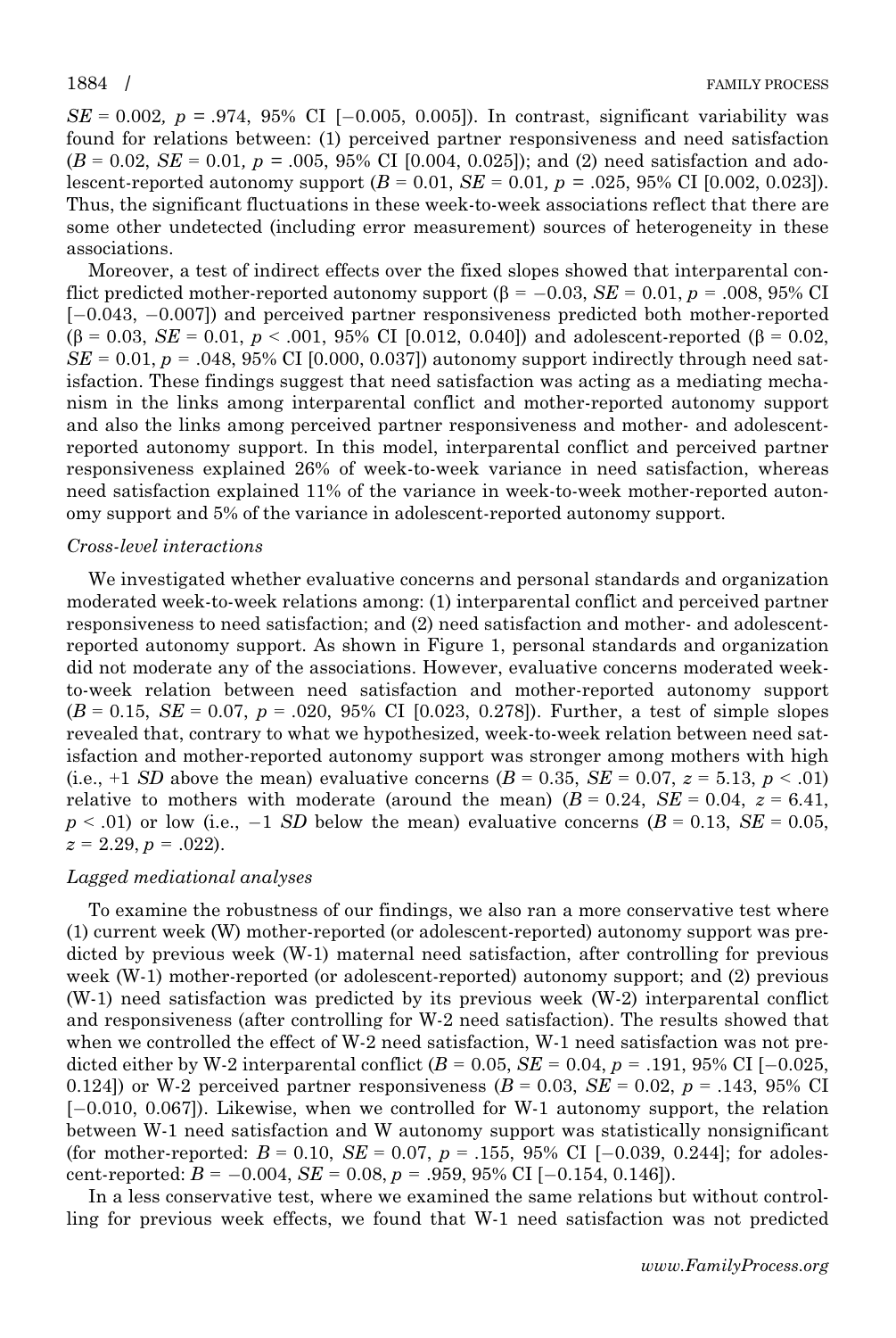either by W-2 interparental conflict  $(B = -0.05, SE = 0.03, p = .073, 95\% \text{ CI } [-0.114, 0.005, \text{CI}]$ 0.005]) or W-2 perceived partner responsiveness  $(B = -0.02, SE = 0.02, p = .245, 95\% \text{ CI})$ [-0.057, 0.015]). Likewise, the relation between W-1 need satisfaction and W autonomy support was not significant (for mother-reported:  $B = -0.03$ ,  $SE = 0.06$ ,  $p = .668$ ,  $95\%$  CI  $[-0.138, 0.088]$ ; for adolescent-reported:  $B = 0.04$ ,  $SE = 0.05$ ,  $p = .498$ ,  $95\%$  CI  $[-0.068, 0.088]$ 0.140]).

### Indirect associations for moderated mediation

We tested moderated mediation for our multilevel mother model with the interactive tool of Selig and Preacher (2008) to estimate confidence intervals for indirect associations. The results showed that weekly need satisfaction significantly mediated the relation between weekly interparental conflict and maternal autonomy support for mothers with high (i.e.,  $+1$  SD above the mean) (95% CI  $[-0.058, -0.009]$ ), moderate (i.e., around the mean)  $(95\% \text{ CI } [-0.038, -0.006])$ , and low  $(i.e., -1 SD \text{ below the mean})$  evaluative concerns ( $95\%$  CI [ $-0.025$ ,  $-0.002$ ]). Furthermore, we also found that weekly need satisfaction significantly mediated the relation between weekly perceived partner responsiveness and maternal autonomy support for mothers with high (i.e.,  $+1$  SD above the mean) (95% CI [0.017, 0.056]), moderate (i.e., around the mean) (95% CI [0.012, 0.037]), and low (i.e., -1 SD below the mean) evaluative concerns (95% CI [0.003, 0.025]).

### Alternative mediation model

Because of the reciprocal nature of the relations between interparental conflict and need satisfaction (e.g., Patrick et al., 2007) as well as the relations between need satisfaction and maternal autonomy support (e.g., Costa, Cuzzocrea, Gugliandolo, & Larcan, 2016), we tested an alternative model in which interparental conflict and perceived partner responsiveness were predicted by maternal autonomy support (reports of both mothers and adolescents) by means of mother's need satisfaction. The results showed that week-to-week mother-reported autonomy support positively predicted week-to-week need satisfaction of mothers  $(B = 0.27, SE = 0.05, p < .001, 95\%$  CI [0.168, 0.373]) but week-toweek adolescent-reported autonomy support failed to predict it  $(B = 0.04, SE = 0.03,$  $p = .214, 95\% \text{ CI}$  [-0.024, 0.107]). Moreover, week-to-week need satisfaction of mothers, in turn, negatively predicted week-to-week interparental conflict  $(B = -0.20, SE = 0.06,$  $p = .001, 95\% \text{ CI } [-0.318, -0.076]$  and positively predicted week-to-week perceived partner responsiveness ( $B = 0.84$ ,  $SE = 0.12$ ,  $p < .001$ , 95% CI [0.611, 1.061]). When we consider the direct paths from autonomy support to interparental conflict as well as perceived partner responsiveness, we found that week-to-week mother-reported autonomy support marginally positively predicted week-to-week interparental conflict  $(B = -0.18,$  $SE = 0.09, p = .051, 95\% \text{ CI} [-0.353, 0.001]).$ 

### **DISCUSSION**

In line with our hypotheses, week-to-week interparental conflict was negatively and perceived partner responsiveness was positively related to need satisfaction. In turn, need satisfaction was associated with greater maternal and adolescent reports of autonomy support. Although the relations did not remain statistically significant in lagged mediational analyses, these results provide some evidence that autonomy support is associated with positive and negative interparental relationship dimensions and that need satisfaction may serve as an intervening mechanism. Consistent with the spillover hypothesis (Engfer, 1988; Millings et al., 2013), our results suggest that mothers may transfer both positive and negative experiences with their partners to their child through variations in their autonomy support (Grolnick, 2003; van der Kaap-Deeder et al., 2016). To address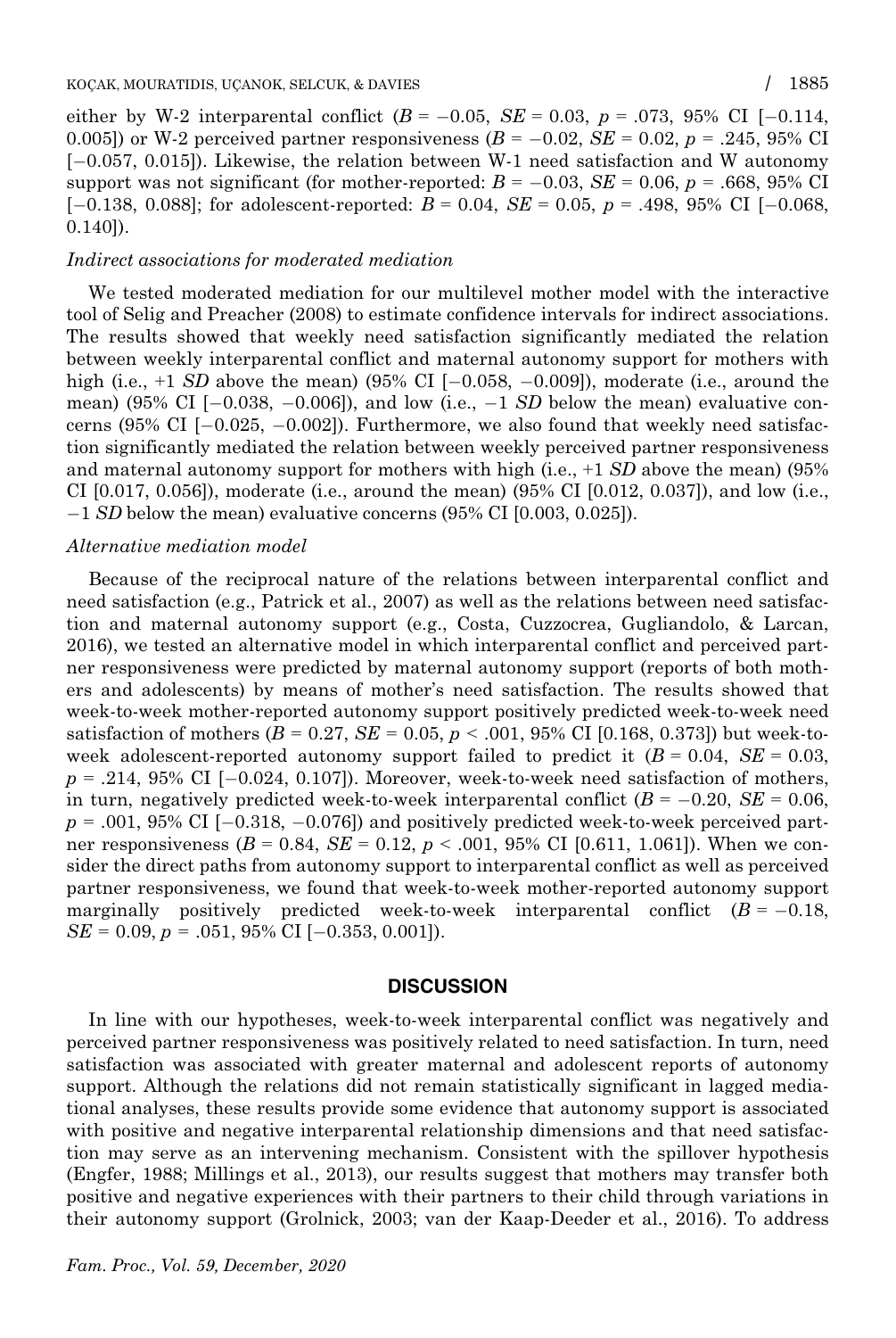## 1886 / FAMILY PROCESS

gaps in understanding the precise psychological processes underlying the spillover hypothesis, our study utilized self-determination theory as a framework for delineating how and why positive and negative interparental relationship dimensions may be associated with maternal autonomy supportive child-rearing practices.

In support of the self-determination theory (e.g., Patrick et al., 2007; Reis et al., 2000), our results showed that interparental conflict was associated with maternal difficulties in satisfying basic psychological needs, as characterized by diminished levels of volition, selfinitiation, perceived effectiveness and competence, and investment in forming mutual relationships. In contrast, mothers in the more responsive family contexts experienced greater maternal satisfaction of their basic psychological needs, as characterized by autonomy through actions and feelings that are consistent with their own choices, competence in effectively interacting with the environment, and relatedness in the formation of close interpersonal relationships. Our results further indicated that mothers who experienced greater need satisfaction, in turn, also exhibited more autonomy supportive parenting with their adolescents. In line with the self-determination theory perspective, prior research has shown that problems with satisfying basic psychological needs in intimate adult relationships predict parental emotional unavailability, insensitivity, and diminished autonomy support in interactions with their children (Costa et al., 2018; van der Kaap-Deeder et al., 2019). Taken together, these findings help elucidate the nature of relationships between interparental and mother–child subsystems. When self-determination theory is interpreted in the framework of family systems theory (Sturge-Apple, Davies, Winter, Cummings, & Schermerhorn, 2008), our findings suggest that maternal need satisfaction may be a key mechanism accounting for why interparental relationship processes may spread to affect the parent-child relationship.

Regarding the role of maternal perfectionism as a moderator, we have found that weekto-week positive relation between need satisfaction and maternal reports of autonomy support was more pronounced among mothers with high levels of evaluative concerns. Although maternal need satisfaction mediated the relation between interparental conflict and maternal autonomy support as well as the relation between perceived partner responsiveness and maternal autonomy support across all levels of evaluative concerns, the indirect association was stronger for mothers who were high on evaluative concerns. Therefore, one possible explanation for this unexpected finding is that mothers with high evaluative concerns may have to rely more heavily on their own spousal (i.e., interparental conflict and perceived partner responsiveness) and individual (i.e., need satisfaction) experiences to bolster autonomy supportive parenting practices with their children. These mothers may feel that they have to have a less conflictual or more responsive spousal relationship and satisfy their own needs to be able to perceive themselves as an autonomy supportive parent. For example, it is possible that interparental conflict and perceived partner responsiveness as well as need satisfaction are more critical precursors of autonomy supportive parenting for mothers with high evaluative concerns because they tend to experience more contingent self-worth (Soenens et al., 2005a). Of course, this is a speculative explanation that awaits further testing especially given that we initially predicted the opposite pattern—that is, the association between maternal needs satisfaction and maternal autonomy support being stronger for mothers with low (vs. high) evaluative concerns.

Our documentation of indirect paths between maternal appraisals of interparental conflict and responsiveness, need satisfaction, and autonomy support in a sample of Turkish families also has important implications for the generalizability of spillover processes between the father–mother and parent-child subsystems. Despite some evidence suggesting that parent-child subsystem is highly valued compared to the father–mother subsystem in Turkish culture (Sunar, 2002), the results supported the generalizability of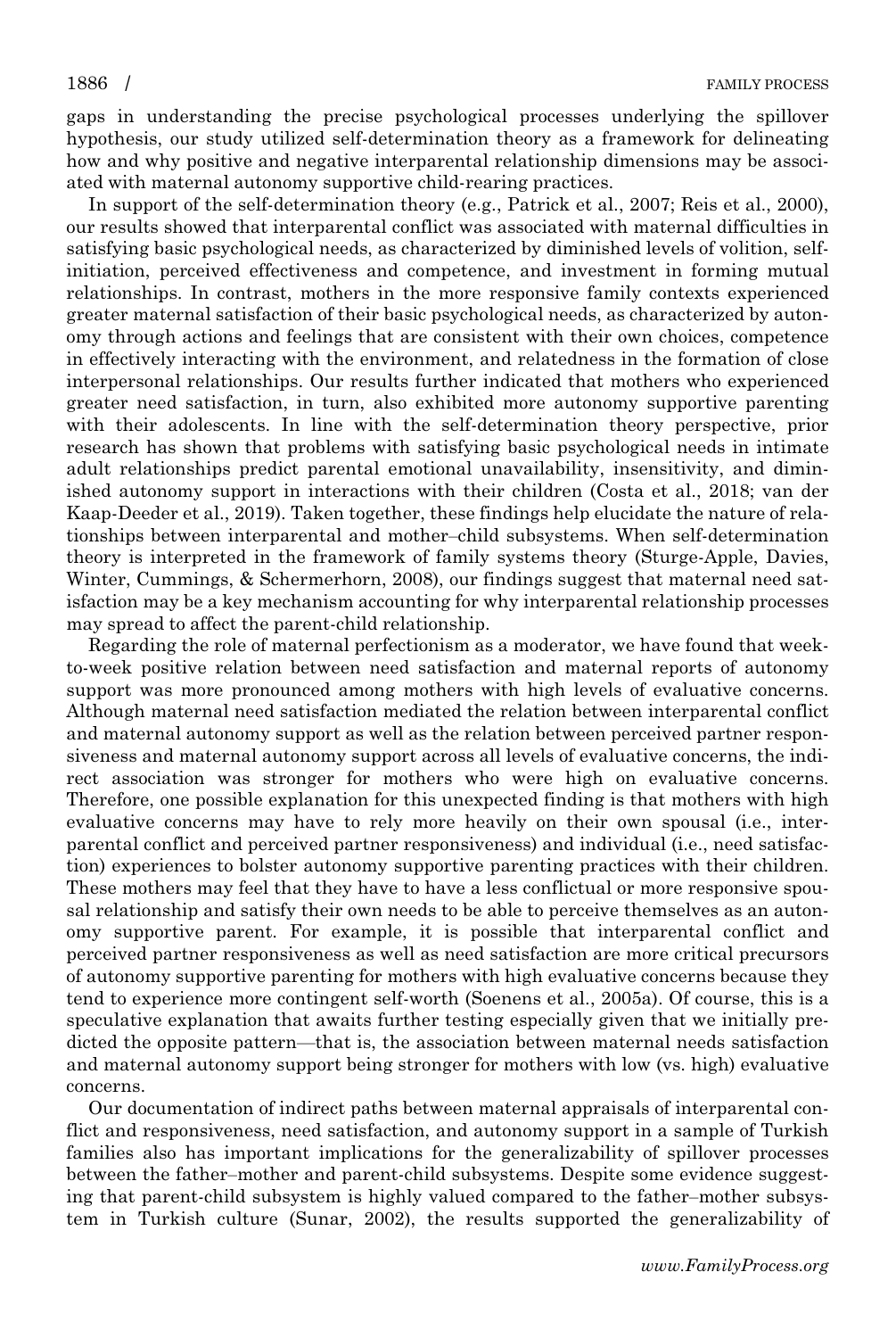hypothesized processes derived from the spillover and self-determination theories. Thus, the pattern of findings is important in elucidating family processes in a non-Western sample that are generally under-represented in the family psychology literature.

Nevertheless, it should be noted that interparental conflict and responsiveness failed to predict next-week need satisfaction in lagged analyses and the same was true for the relation between need satisfaction and next-week autonomy support. These null findings call for caution in interpreting any causal chain from interparental conflict and perceived responsiveness to maternal autonomy support by means of needs satisfaction. It is possible that the statistically significant relations observed within the same week may be attributed to a halo effect (partly because of the conceptual overlap among some concepts, such as between perceived responsiveness and need satisfaction). It is equally possible, however, that these associations reflect theoretically meaningful and practically important patterns, but the lack of lagged effects is due to the longer time period between the assessments. After all, several events in a family's daily life may occur within a week that could explain why the effect of interparental relationship quality does not carry to maternal practices the following week. In addition, assuming the presence of a reciprocal relation between quality of interparental relationships and maternal autonomy support (where more interparental conflict will predict less autonomy support which in turn will predict poorer quality of relationships between parents), the presence of time-lagged effects would imply a monotonic, perpetual decrease in maternal autonomy support. Such a constant decrease however sounds rather unrealistic. Sooner or later certain family-related events will likely disrupt the trend toward one direction. Certainly, future research needs to disentangle the possible explanations contributing to the associations we observed in the current study. Such research can employ daily (rather than weekly) assessments that will tap into day-to-day dynamics of families' social environment to better evaluate the presence of lagged effects. In addition, collecting data from multiple informants (as was the case in the present study) will help remove common-method variance. Finally, given that we found statistically significant unexplained variance in weekly relations of need satisfaction with both partner responsiveness and adolescent-reported autonomy support, future research should consider the operation of third variables which could account for both of these relations.

The present study has several limitations that should be underscored. First, the correlational nature of the findings makes it impossible to disentangle the causal order of study variables. Second, although our focus on adolescence was guided by the high significance attached to autonomy supportive parenting during this developmental period, examining the spillover pathways and mechanisms with children in other age groups is an important direction for future research. Third, although we utilized different informants in our measurement battery, the use of a single method (i.e., survey) with abbreviated versions of some of the surveys in the diary portion of the study is a limitation of our methodological approach. Therefore, other methods (e.g., observational assessments) and designs (e.g., experimental research) would provide valuable methodological complements to the current study. Fourth, we relied only on mothers to examine the quality of interparental relationships. Although mothers are considered the primary caregivers in Turkish families (Sunar, 2002), paternal perceptions of interparental relationships, need satisfaction, and autonomy supportive behaviors should be also investigated in future studies. Fifth, because our sample contained only married mothers, the results of this study may not be readily generalizable to unwed or cohabitating mothers. Finally, although we focused on autonomy supportive parenting based on its central role in self-determination theory, future research would benefit from expanding assessments of parenting.

In conclusion, examining the dynamics of interparental conflict and perceived partner responsiveness and their relations to mother's need satisfaction and parenting practices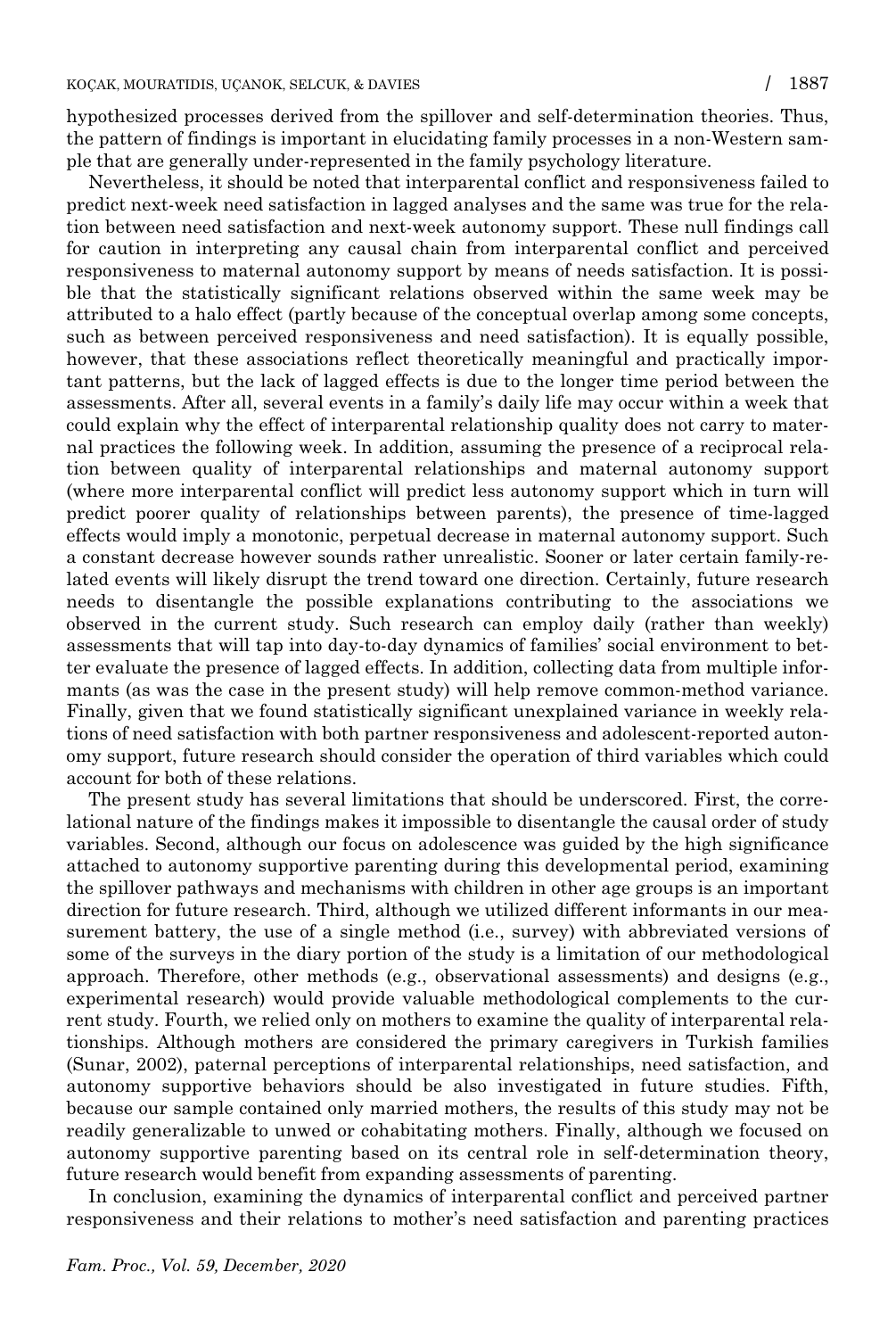by considering the moderating role of maternal perfectionism may help us better understand under what particular conditions mothers can become more autonomy supportive toward their children especially in an under-researched population. In this regard, self-determination theory provided a useful framework for more precisely identifying the specific processes that may be underlying the spillover process. Such knowledge may provide a translational foundation for developing and refining interventions that are designed to improve parenting practices and interparental relations.

## **REFERENCES**

- Ahmad, I., & Soenens, B. (2010). Perceived maternal parenting as a mediator of the intergenerational similarity of dependency and self-criticism: A study with Arab Jordanian adolescents and their mothers. Journal of Family Psychology, 24, 756–765.<https://doi.org/10.1037/a0021508>.
- Bradford, K., Barber, B. K., Olsen, J. A., Maughan, S. L., Erickson, L. D., Ward, D. et al. (2003). A multi-national study of interparental conflict, parenting, and adolescent functioning: South Africa, Bangladesh, China, India, Bosnia, Germany, Palestine, Colombia, and the United States. Marriage & Family Review, 35, 107–137. [https://doi.org/10.1300/J002v35n03\\_07.](https://doi.org/10.1300/J002v35n03_07)
- Buehler, C., & Gerard, J. M. (2002). Marital conflict, ineffective parenting, and children's and adolescents' maladjustment. Journal of Marriage and Family, 64, 78–92. [https://doi.org/10.1111/j.1741-3737.2002.00078.x.](https://doi.org/10.1111/j.1741-3737.2002.00078.x)
- Chen, B. W., Vansteenkiste, M., Beyers, W., Boone, L., Deci, E. L., Van der Kaap-Deeder, J. et al. (2015). Basic psychological need satisfaction, need frustration, and need strength across four cultures. Motivation and Emotion, 39, 216–236. [https://doi.org/10.1007/s11031-014-9450-1.](https://doi.org/10.1007/s11031-014-9450-1)
- Costa, S., Cuzzocrea, F., Gugliandolo, M. C., & Larcan, R. (2016). Associations between parental psychological control and autonomy support, and psychological outcomes in adolescents: The mediating role of need satisfaction and need frustration. Child Indicators Research, 9, 1059–1076.<https://doi.org/10.1007/s12187-015-9353-z>.
- Costa, S., Gugliandolo, M. C., Barberis, N., Cuzzocrea, F., & Liga, F. (2018). Antecedents and consequences of parental psychological control and autonomy support: The role of psychological basic needs. Journal of Social and Personal Relationships, 1–22,<https://doi.org/10.1177/0265407518756778>.
- Deci, E. L., & Ryan, R. M. (2000). The" what" and" why" of goal pursuits: Human needs and the self-determination of behavior. Psychological Inquiry, 11, 227–268. [https://doi.org/10.1207/S15327965PLI1104\\_01](https://doi.org/10.1207/S15327965PLI1104_01).
- Deci, E. L., & Ryan, R. M. (2014). Autonomy and need satisfaction in close relationships: Relationships motivation theory. In N. Weinstein (Ed.), *Human motivation and interpersonal relationships* (pp. 53–73). Dordrecht, Netherlands: Springer Netherlands.
- Deci, E. L., Ryan, R. M., Gagné, M., Leone, D. R., Usunov, J., & Kornazheva, B. P. (2001). Need satisfaction, motivation, and well-being in the work organizations of a former eastern bloc country: A cross-cultural study of self-determination. Personality and Social Psychology Bulletin, 27, 930–942. [https://doi.org/10.1177/](https://doi.org/10.1177/0146167201278002) [0146167201278002](https://doi.org/10.1177/0146167201278002).
- Diener, E., Wirtz, D., Tov, W., Kim-Prieto, C., Choi, D.-W., Oishi, S. et al. (2010). New well-being measures: Short scales to assess flourishing and positive and negative feelings. Social Indicators Research, 97, 143–156. <https://doi.org/10.1007/s11205-009-9493-y>.
- Engfer, A. (1988). The interrelatedness of marriage and the mother-child relationship. In R. A. Hinde & J. S. Hinde (Eds.), Relationships within families: Mutual influences (pp. 104–118). Oxford, UK: Oxford University Press.
- Frost, R. O., Heimberg, R. G., Holt, C. S., Mattia, J. I., & Neubauer, A. L. (1993). A comparison of two measures of perfectionism. Personality and Individual Differences, 14, 119–126. [https://doi.org/10.1016/0191-8869\(93\)](https://doi.org/10.1016/0191-8869(93)90181-2) [90181-2.](https://doi.org/10.1016/0191-8869(93)90181-2)
- Frost, R. O., Marten, P., Lahart, C., & Rosenblate, R. (1990). The dimensions of perfectionism. Cognitive Therapy and Research, 14, 449–468.<https://doi.org/10.1007/BF01172967>.
- Gadassi, R., Bar-Nahum, L. E., Newhouse, S., Anderson, R., Heiman, J. R., Rafaeli, E. et al. (2016). Perceived partner responsiveness mediates the association between sexual and marital satisfaction: A daily diary study in newlywed couples. Archives of Sexual Behavior, 45, 109–120. [https://doi.org/10.1007/s10508-014-0448-2.](https://doi.org/10.1007/s10508-014-0448-2)
- Geldhof, G. J., Preacher, K. J., & Zyphur, M. J. (2014). Reliability estimation in a multilevel confirmatory factor analysis framework. Psychological Methods, 19, 72–91.<https://doi.org/10.1037/a0032138>.
- Grolnick, W. S. (2003). The psychology of parental control: How well-meant parenting backfires. Mahwah, NJ: Erlbaum.
- Grolnick, W. S., Price, C. E., Beiswenger, K. L., & Sauck, C. C. (2007). Evaluative pressure in mothers: Effects of situation, maternal, and child characteristics on autonomy supportive versus controlling behavior. Developmental Psychology, 43, 991–1002.<https://doi.org/10.1037/0012-1649.43.4.991>.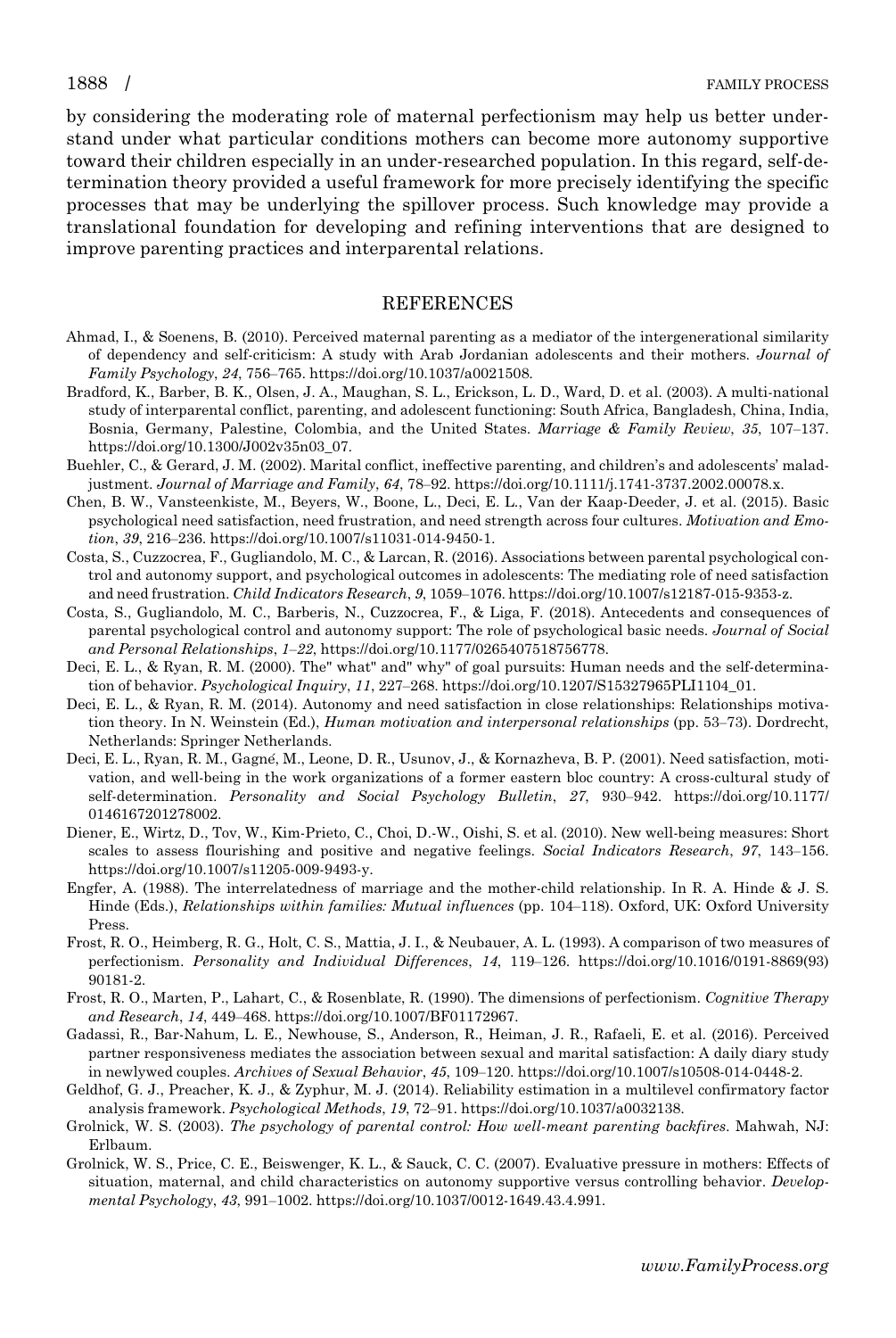- van der Kaap-Deeder, J., Vansteenkiste, M., Soenens, B., & Mabbe, E. (2016). Children's daily well-being: The role of mothers', teachers', and siblings' autonomy support and psychological control. Developmental Psychology, 53, 237–251.<https://doi.org/10.1037/dev0000218>.
- Kındap, Y. (2011). A longitudinal study of the relationship between supportive parenting, social adjustment and self-determination level among adolescents on the basis of self-determination theory. Ankara, Turkey: Hacettepe University.
- Koçak, A., Mouratidis, A., Sayıl, M., Kındap-Tepe, Y., & Uçanok, Z. (2017). Interparental conflict and adolescents' relational aggression and loneliness: The mediating role of maternal psychological control. Journal of Child and Family Studies, 26, 3546–3558. [https://doi.org/10.1007/s10826-017-0854-x.](https://doi.org/10.1007/s10826-017-0854-x)
- La Guardia, J. G., Ryan, R. M., Couchman, C. E., & Deci, E. L. (2000). Within-person variation in security of attachment: A self-determination theory perspective on attachment, need fulfillment, and well-being. Journal of Personality and Social Psychology, 79, 367–384. [https://doi.org/10.1037/0022-3514.79.3.367.](https://doi.org/10.1037/0022-3514.79.3.367)
- Mabbe, E., Soenens, B., Vansteenkiste, M., van der Kaap-Deeder, J., & Mouratidis, A. (2018). Day-to-day variation in autonomy-supportive and psychologically controlling parenting: The role of parents' daily experiences of need satisfaction and need frustration. Parenting, 18, 86–109. [https://doi.org/10.1080/15295192.2018.](https://doi.org/10.1080/15295192.2018.1444131) [1444131.](https://doi.org/10.1080/15295192.2018.1444131)
- McCoy, K. P., George, M. R., Cummings, E. M., & Davies, P. T. (2013). Constructive and destructive marital conflict, parenting, and children's school and social adjustment. Social Development, 22, 641–662. [https://doi.org/](https://doi.org/10.1111/sode.12015) [10.1111/sode.12015.](https://doi.org/10.1111/sode.12015)
- Millings, A., Walsh, J., Hepper, E., & O'Brien, M. (2013). Good partner, good parent: Responsiveness mediates the link between romantic attachment and parenting style. Personality and Social Psychology Bulletin, 39, 170–180. [https://doi.org/10.1177/0146167212468333.](https://doi.org/10.1177/0146167212468333)
- Mouratidis, A., Michou, A., Sayil, M., Alp, A., Kocak, A., Cuvas, B. et al. (2018). In search of parsimony: Needs frustration as the flip side of needs satisfaction. New York: Poster presented in American Educational Research Association.

Muthén, L. (2012). *Mplus user's guide* (pp. 1998–2010). Los Angeles, CA: Muthén & Muthén.

- Patrick, H., Knee, C. R., Canevello, A., & Lonsbary, C. (2007). The role of need fulfillment in relationship functioning and well-being: A self-determination theory perspective. Journal of Personality and Social Psychology, 92, 434–457.<https://doi.org/10.1037/0022-3514.92.3.434>.
- Peksaygılı, M., & Güre, A. (2008). Interparental conflict and early adolescents' adjustment: The mediational and moderational role of appraisals in Turkish culture. Turkish Journal of Psychology, 23, 43–62.
- Porter, B., & O'Leary, K. D. (1980). Marital discord and childhood behavior problems. Journal of Abnormal Child Psychology, 8, 287–295. [https://doi.org/10.1007/BF00916376.](https://doi.org/10.1007/BF00916376)
- Raudenbush, S. W., & Bryk, A. S. (2002). Hierarchical linear models: Applications and data analysis methods (2nd ed., Vol. 1). Newbury Park, CA: Sage.
- Reis, H. (2003). A self-report measure of perceived partner responsiveness. Unpublished manuscript. Rochester, NY: University of Rochester.
- Reis, H. T., & Gable, S. L. (2015). Responsiveness. Current Opinion in Psychology, 1, 67–71. [https://doi.org/10.](https://doi.org/10.1016/j.copsyc.2015.01.001) [1016/j.copsyc.2015.01.001](https://doi.org/10.1016/j.copsyc.2015.01.001).
- Reis, H. T., Sheldon, K. M., Gable, S. L., Roscoe, J., & Ryan, R. M. (2000). Daily well-being: The role of autonomy, competence, and relatedness. Personality and Social Psychology Bulletin, 26, 419–435. [https://doi.org/10.1177/](https://doi.org/10.1177/0146167200266002) [0146167200266002](https://doi.org/10.1177/0146167200266002).
- Sayıl, M., & Kındap, Y. (2010). Turkish adaptation of the parental psychological control scale(s): A study of validity and reliability. Turkish Psychological Articles, 13, 62–75.
- Sayıl, M., Kındap, Y., Bayar, Y., Bayraktar, F., Kurt, D., Tığrak, A. et al. (2012). Ergenlik döneminde ebeveynlik ve ergenin psikososyal uyumu. Ankara, Turkey: Hacettepe University Press.
- Sayıl, M., Kındap, Y., & Kumru, A. (2019). The relation between interparental conflict and adolescent's adjustment problems: The mediator role of parental control practices. Turkish Journal of Psychology, 34, 74–89. <https://doi.org/10.31828/tpd1300443320180618m000005>.
- Schoppe-Sullivan, S. J., Schermerhorn, A. C., & Cummings, E. M. (2007). Marital conflict and children's adjustment: Evaluation of the parenting process model. Journal of Marriage and Family, 69, 1118–1134. [https://doi.](https://doi.org/10.1111/j.1741-3737.2007.00436.x) [org/10.1111/j.1741-3737.2007.00436.x.](https://doi.org/10.1111/j.1741-3737.2007.00436.x)
- Sears, M. S., Repetti, R. L., Reynolds, B. M., Robles, T. F., & Krull, J. L. (2016). Spillover in the home: The effects of family conflict on parents' behavior. Journal of Marriage and Family, 78, 127–141. [https://doi.org/10.1111/](https://doi.org/10.1111/jomf.12265) [jomf.12265](https://doi.org/10.1111/jomf.12265).
- Selcuk, E., Gunaydin, G., Ong, A. D., & Almeida, D. M. (2016). Does partner responsiveness predict hedonic and eudaimonic well-being? A 10-year longitudinal study. Journal of Marriage and Family, 78, 311–325. [https://d](https://doi.org/10.1111/jomf.12272) [oi.org/10.1111/jomf.12272.](https://doi.org/10.1111/jomf.12272)
- Selig, J. P., & Preacher, K. J. (2008). Monte Carlo method for assessing mediation: An interactive tool for creating confidence intervals for indirect effects [Computer software]. Retrieved from<http://quantpsy.org/>